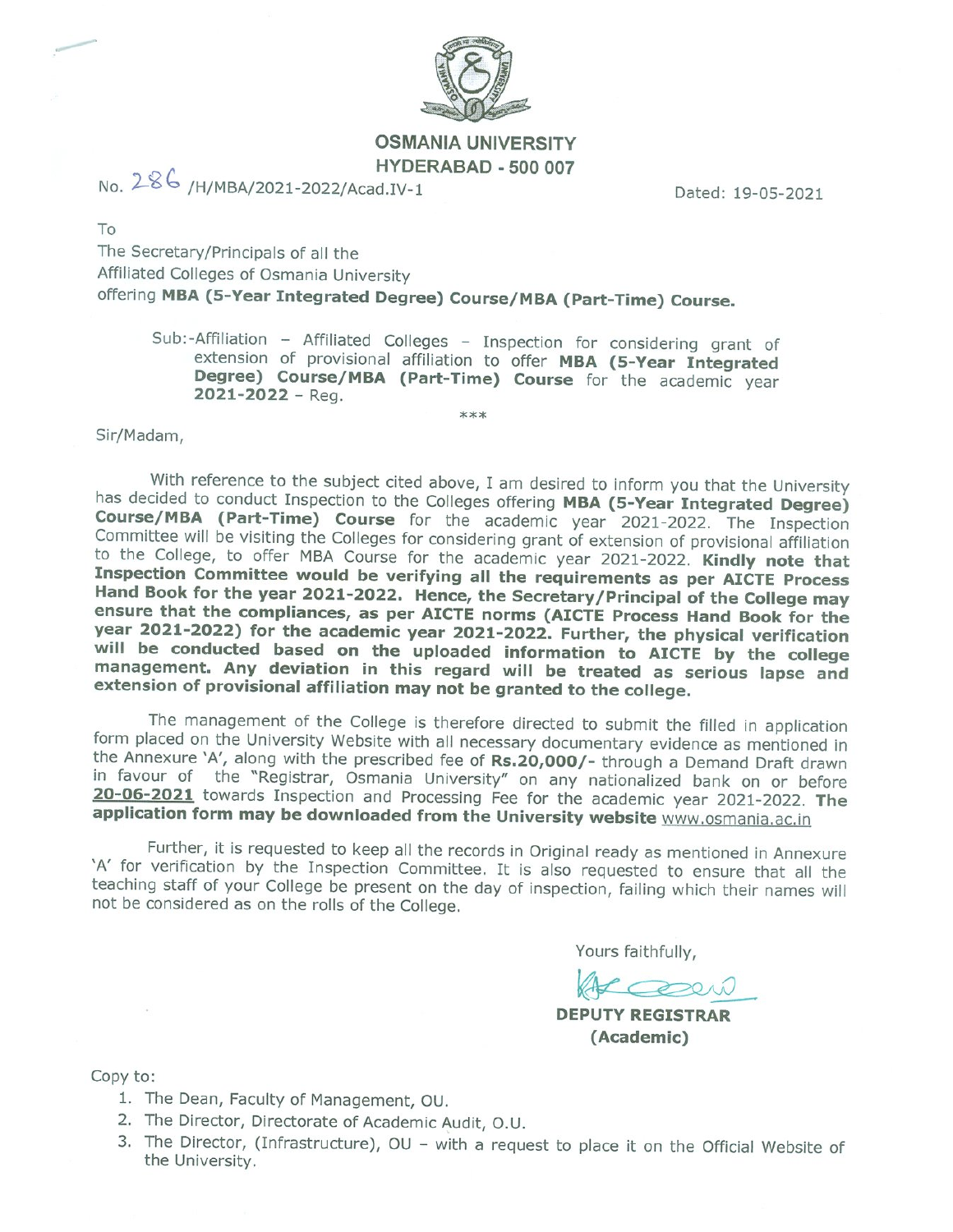#### **ANNEXURE 'A'**

- 1. Latest compliance reports
- 2. List of teaching staff in the prescribed format.
- 3. Proceedings of OU Selection Committee for the faculty appointed.
- 4. AICTE permission / renewal for the year 2020-2021& 2021-2022.
- 5. State Government permission for the year 2020-2021 & 2021-2022.
- 6. Minority Status Certificate/Letter from the competent authority.
- 7. Affiliation Orders of the University for the Previous Year.
- 8. Land Documents / Building plan approvals (enclose Copies).
- 9. Details of accommodation Room wise, floor wise, and course wise.
- 10. Staff Attendance Register, Teaching Diaries.
- 11. Student Attendance Registers.
- 12. Library Accession Register with details of books / Journals added during the last academic year.
- 13. Library Books Issue Register.
- 14. Acquaintance Register.
- 15. Bills / Payment receipts / Bank Statement for the purchase of Library Books and Journals and other purchases including equipment, computers, licensed Software.
- 16. Statement of consolidated attendance which was sent to the Examination Branch during the last academic year.
- 17. Valued Answer Scripts of Internal Assessment Test and statement of marks sent to the Examination Branch during the last academic year.
- 18. Bank Pass Book / Bank Statement of the financial transactions.
- 19. Enclose the report of Anti-Ragging Committee and measures taken by the College.
- 20. Display the College name prominently stating that the College is affiliated to Osmania University and also enclose photograph of the College building.
- 21. Undertaking to be submitted with regard to conduct of University Examinations.
- 22. Fire Safety Certificate/ Sanitary Certification from the Competent Authority.
- 23. Implementation of Biometric Attendance, CCTV to be installed within the premises of the Institution and Barrier free built environment to be provided.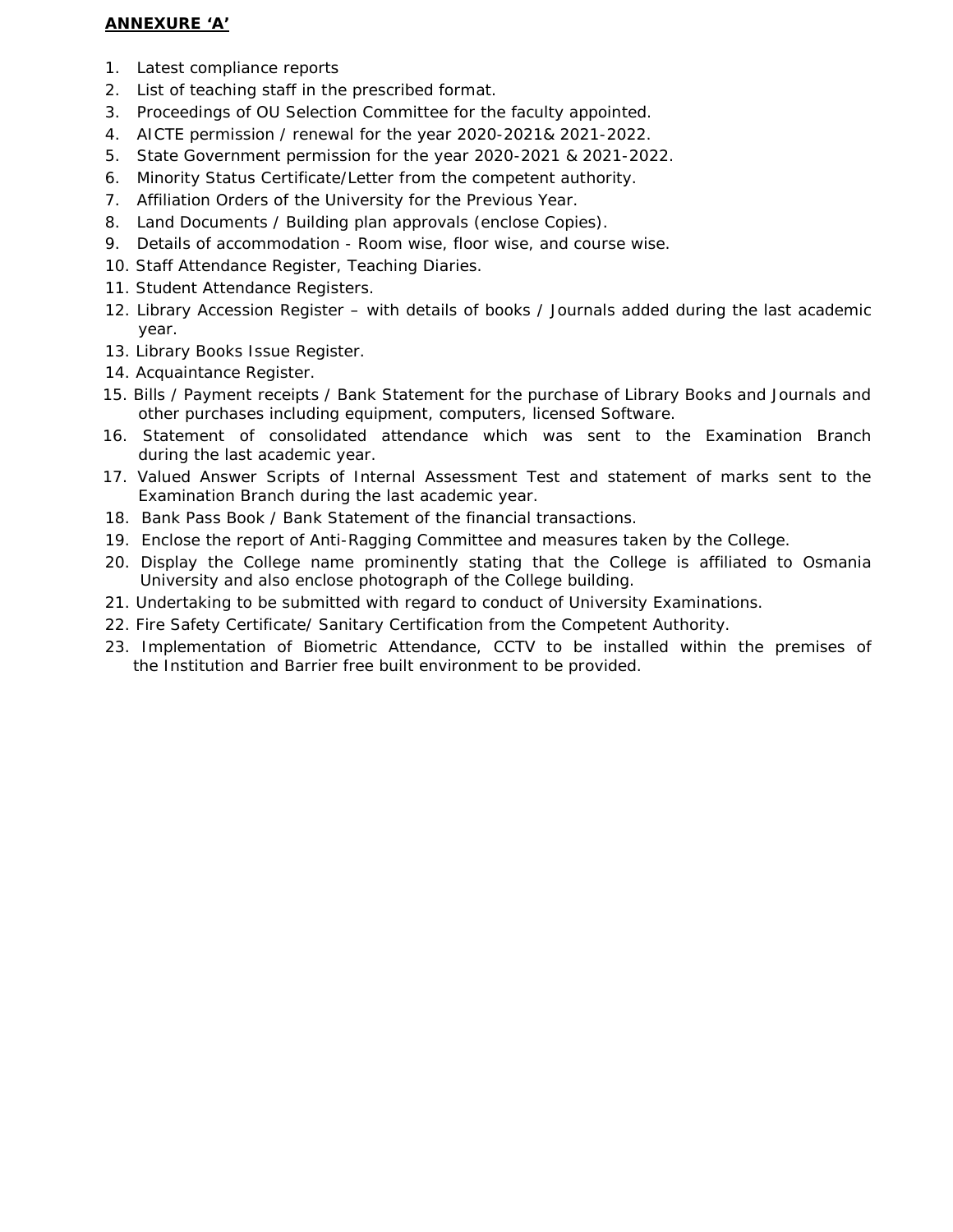

#### **OSMANIA UNIVESITY HYDERABAD–500 007 APPLICATION FOR GRANT OF EXTENSION OF PROVISIONAL AFFILIATION TO OFFER MBA COURSE FOR THE ACADEMIC YEAR 2021-2022**

| Name of the College with<br>postal address:<br>Landline:<br>Mobile:<br>E-mail ID:<br>Website: |                                                      |           |                                                                                     |                                                                                                                                                                             |
|-----------------------------------------------------------------------------------------------|------------------------------------------------------|-----------|-------------------------------------------------------------------------------------|-----------------------------------------------------------------------------------------------------------------------------------------------------------------------------|
| Name of the Society/<br>Registration No. & Address<br>with Phone Nos.<br>E-mail ID:           |                                                      |           |                                                                                     |                                                                                                                                                                             |
| Name of the Secretary /<br>Correspondent with<br>Telephone No. (LL)<br>e-mail, Mobile no:     |                                                      |           |                                                                                     |                                                                                                                                                                             |
| a. Name of the Principal<br>(Pleaseaffix Photograph)                                          |                                                      |           |                                                                                     | Photo                                                                                                                                                                       |
| b. Qualifications                                                                             |                                                      |           |                                                                                     |                                                                                                                                                                             |
| c. Whether appointed<br>through OU Selection<br>Committee.                                    |                                                      |           |                                                                                     |                                                                                                                                                                             |
| d. Date of Birth                                                                              |                                                      |           |                                                                                     |                                                                                                                                                                             |
| e. Mobile No.:<br>E-mail ID:<br>Aadhar Card number:<br>PAN number:<br>Bank Account number:    |                                                      |           |                                                                                     |                                                                                                                                                                             |
| Nature of accommodation                                                                       |                                                      |           |                                                                                     |                                                                                                                                                                             |
| Land Area Details                                                                             | <b>Actual Land Area</b>                              |           | Expected Land Area (as per<br>AICTE/Govt. of Telangana)                             |                                                                                                                                                                             |
|                                                                                               |                                                      |           |                                                                                     |                                                                                                                                                                             |
|                                                                                               |                                                      |           |                                                                                     |                                                                                                                                                                             |
| Any other Courses run by<br>the College                                                       | S. No.<br>1<br>$\overline{2}$<br>3<br>$\overline{4}$ | Course(s) |                                                                                     | Intake                                                                                                                                                                      |
|                                                                                               | (Ownership/Lease deed)<br>Year of Establishment      | 5         | Sanctioned Intake by AICTE: \[\stangummad_<br>Yes/No:<br>Document Nos.<br>Own/Lease | College Name: __________________________________College Code: ___________Course:<br>Date of Inspection: _________________________ Permitted intake byUniversity: __________ |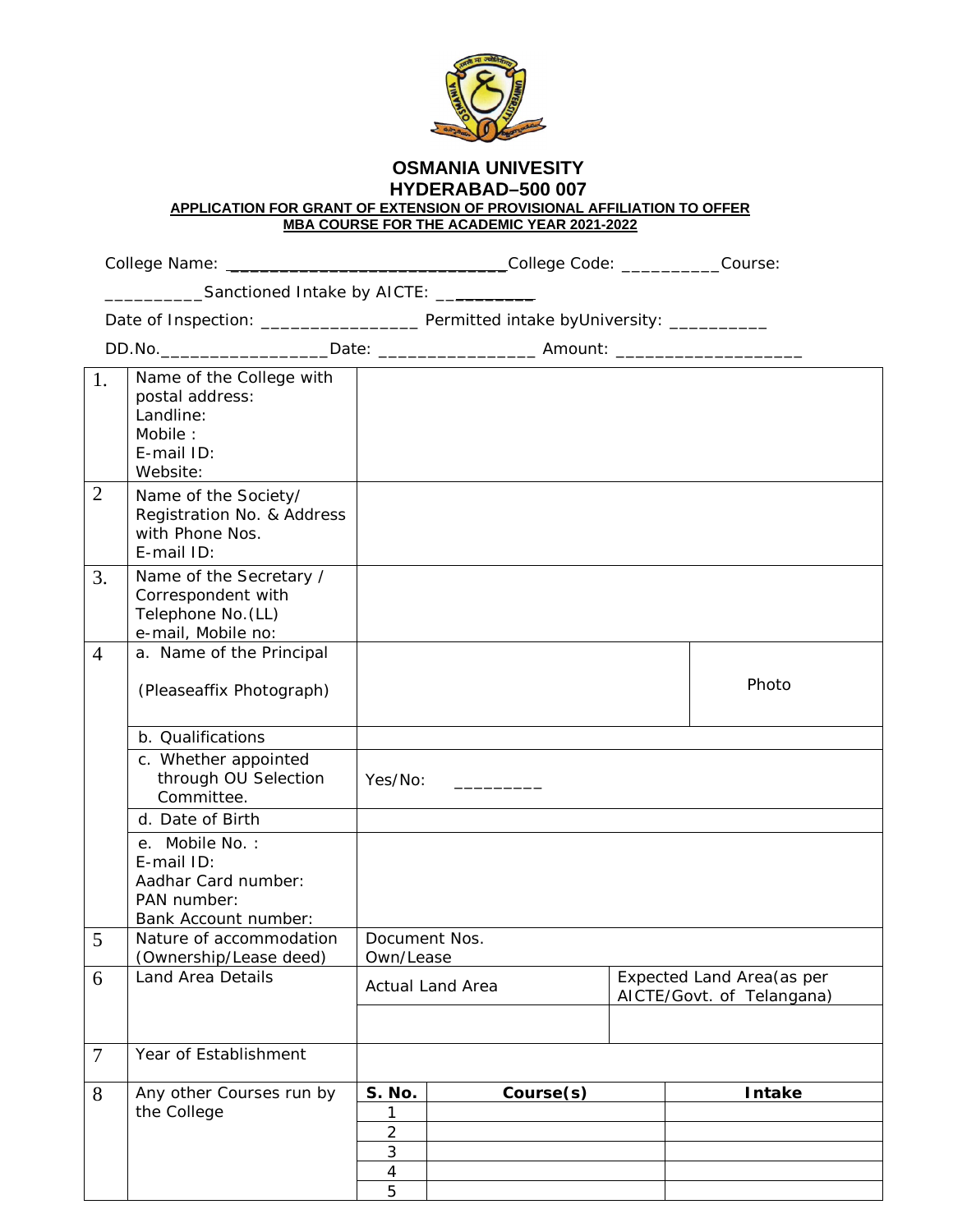...2…

…2…

| 9.  | AICTE permission letter No. & Date<br>for the year 2020-2021 & 2021-2022                                                                                        |                                                            |
|-----|-----------------------------------------------------------------------------------------------------------------------------------------------------------------|------------------------------------------------------------|
| 10. | State Govt. G.O. No. & Date<br>for the year 2020-2021 & 2021-2022.                                                                                              |                                                            |
| 11. | OU Affiliation Order No. & Date<br>for the year 2020-2021.                                                                                                      |                                                            |
| 12. | i) Whether any other Institutions/Colleges<br>are running in the same premises,                                                                                 | Yes/No                                                     |
|     | ii) If Yes, whether permission from AICTE<br>is obtained.                                                                                                       |                                                            |
| 13. | Status of the College<br>(In case of MinorityCollege, latest Minority<br>Certificate issued by the competent                                                    | Minority/Non-Minority _________                            |
|     | authority to be enclosed)                                                                                                                                       | Co-Education / Women                                       |
| 14  | Name of the University nominee on the<br>Governing<br>Body with<br>period<br>from __________to __________, along with<br>letter no. and date (Enclose copy)     |                                                            |
| 15  | on the<br>Name of the Univ.Nominee<br>Selection Committee with<br>period<br>from______________ to____________, along with<br>letter no. and date (Enclose copy) |                                                            |
| 16. | Number of Governing Body Meetings<br>convened during the academic year 2020-<br>2021 with University nominees<br>(Please mention the dates)                     | 1.<br>2.<br>3.                                             |
| 17  | Working Hours of the College                                                                                                                                    |                                                            |
| 18  | Work load statement Teacher-wise<br>(to be enclosed)                                                                                                            |                                                            |
| 19. | Time table for the course, showing<br>Room No, (ii) Name of the Class<br>(i)                                                                                    |                                                            |
|     | (iii) Name of the Teacher in each period<br>(to be enclosed),                                                                                                   |                                                            |
| 20  | Whether revised pay scales of VI Pay<br>Commission are paid to the staff.                                                                                       | Yes / No __________                                        |
| 21  | Details of salary paid.<br>Acquittance Register to be<br>produced.<br>(Enclose bank statement).                                                                 | Maximum salary /<br>Minimum salary paid                    |
|     |                                                                                                                                                                 | Paid through Cheque/Bank:<br>Name of the Bank &<br>Branch: |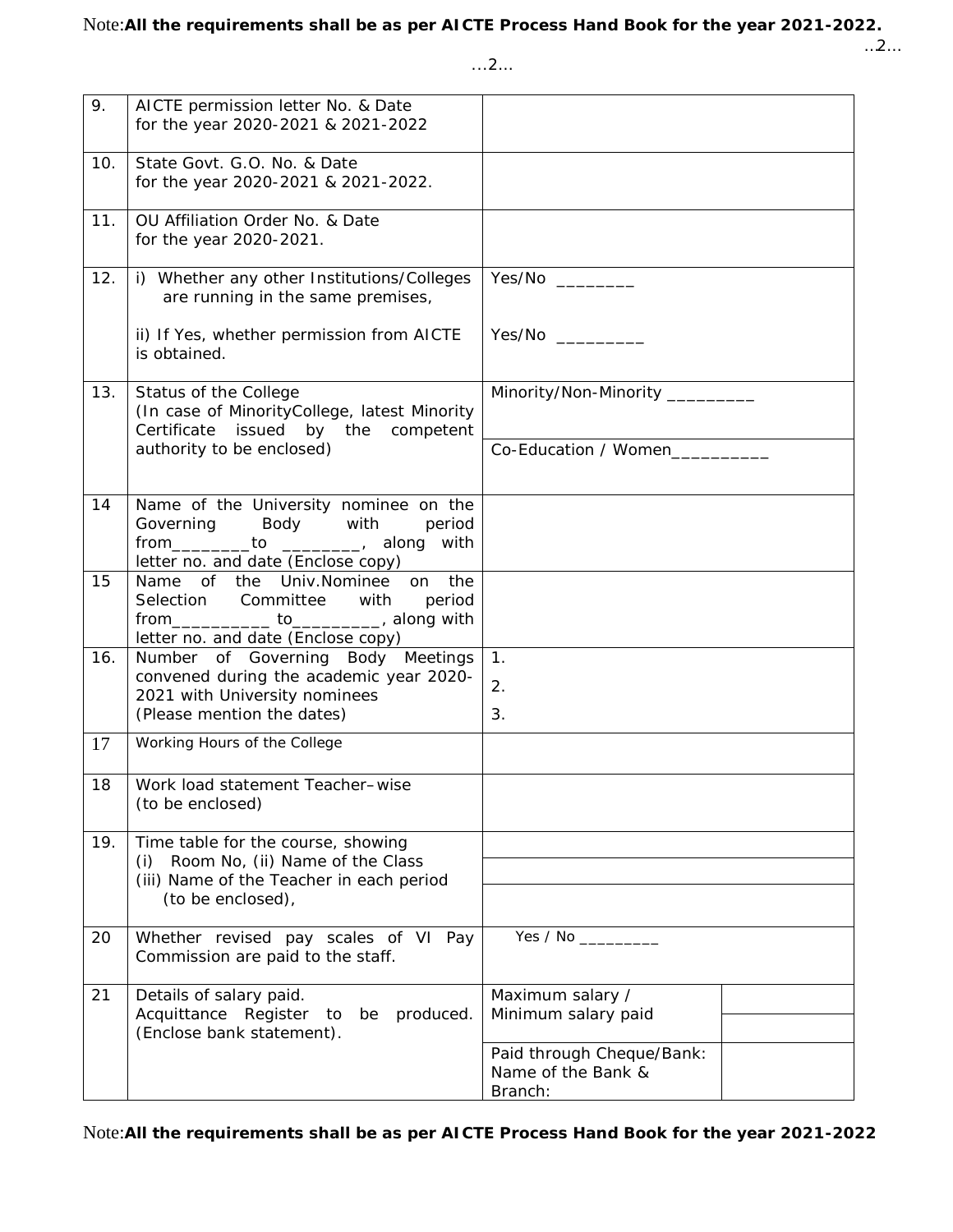## **Course Details:**

| a)                                      | Course - MBA               |  |        |         |
|-----------------------------------------|----------------------------|--|--------|---------|
| b)                                      | Year of Starting           |  |        |         |
| $\mathsf{C}$ )                          | Sanctioned Intake by AICTE |  |        |         |
| d)                                      | Permitted intake by OU     |  |        |         |
| Actual strength of students' year wise: |                            |  |        |         |
|                                         | No. of Students on rolls   |  | I year | II year |
| <b>MBA</b>                              |                            |  |        |         |
|                                         |                            |  |        |         |

| Mode of admission     |                          |                                    |                     |                                |  |
|-----------------------|--------------------------|------------------------------------|---------------------|--------------------------------|--|
| Name of the<br>Course | Sanctioned<br>intake for | First Year students admitted under |                     |                                |  |
|                       | first year<br>by OU      | Convener<br>Quota                  | Management<br>Quota | Minority<br>$(SW-II \mid III)$ |  |
|                       |                          |                                    |                     |                                |  |
|                       |                          |                                    |                     |                                |  |

| <b>Faculty Details:</b>                                                                                                                                                                                                                                                      |                               |                                 |        |  |
|------------------------------------------------------------------------------------------------------------------------------------------------------------------------------------------------------------------------------------------------------------------------------|-------------------------------|---------------------------------|--------|--|
| Faculty required 1:20 (Teacher Student Ratio)<br>Cadre Ratio 1:2:6 (Professor : Associate Professor : Assistant Professor)<br>(of which, a minimum of 80% should be regular/full time faculty and the remaining may be<br>adjunct faculty / resource persons from industry). |                               |                                 |        |  |
| Designation                                                                                                                                                                                                                                                                  | Required<br>(As per<br>norms) | Total<br>Available<br>Available |        |  |
|                                                                                                                                                                                                                                                                              |                               | <b>OU Selection</b>             | Ad-hoc |  |
| Professors                                                                                                                                                                                                                                                                   |                               |                                 |        |  |
| Associate Professors                                                                                                                                                                                                                                                         |                               |                                 |        |  |
| Assistant Professors                                                                                                                                                                                                                                                         |                               |                                 |        |  |
| Total:                                                                                                                                                                                                                                                                       |                               |                                 |        |  |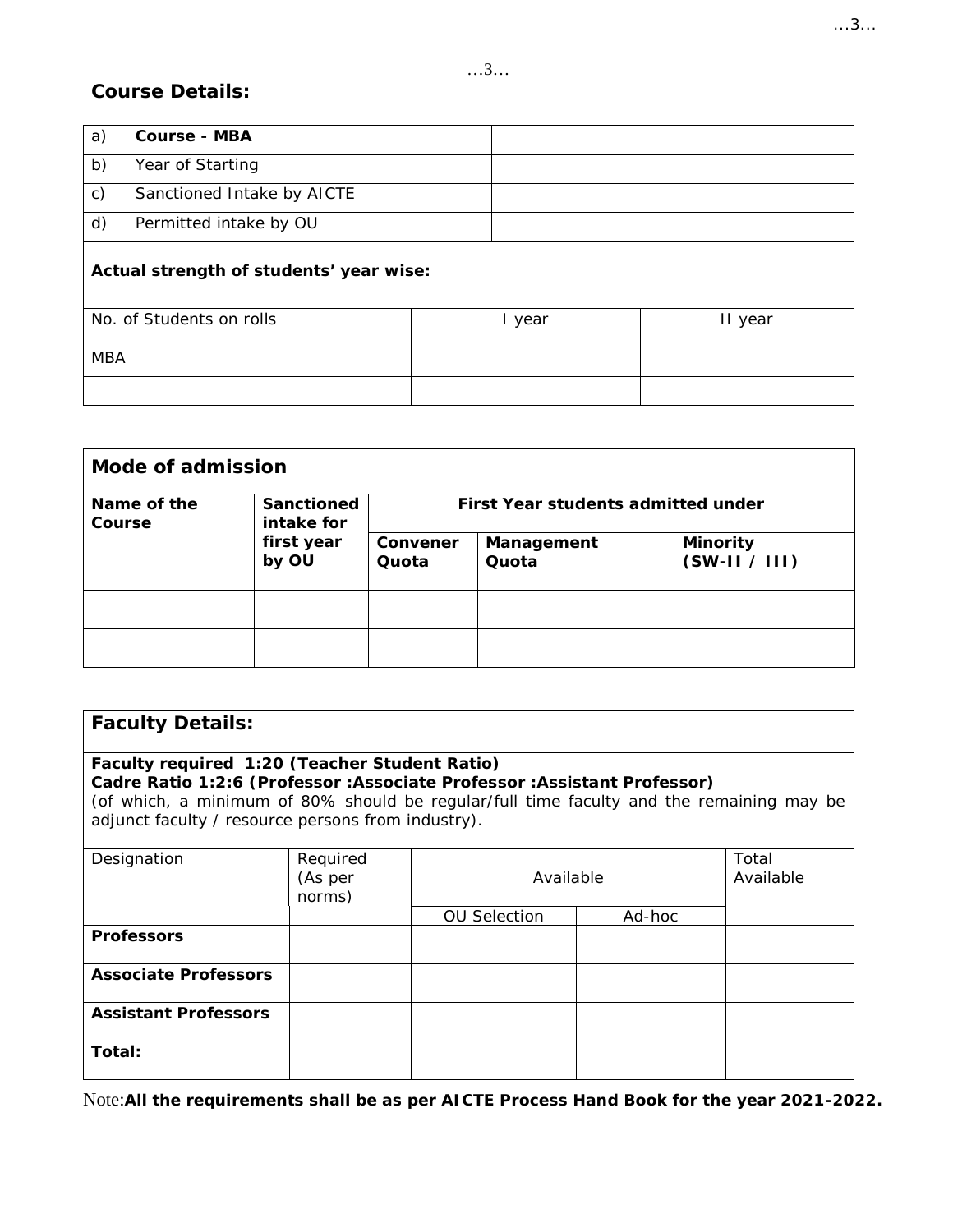$\dots$ 4...

 $...4...$ 

## PARTICULARS OF PRINCIPAL AND TEACHING FACULTY

|                  |                           |                 | Qualificatio                           | Whether<br>having                       |                  |                                  | Nature of<br>Appointment                |                |       | Details of<br>i. Aadhar Card                           |
|------------------|---------------------------|-----------------|----------------------------------------|-----------------------------------------|------------------|----------------------------------|-----------------------------------------|----------------|-------|--------------------------------------------------------|
| $S$ .<br>No      | Name of<br>the<br>Teacher | Design<br>ation | ns<br>Whether<br>having MBA<br>I Class | Ph.D.<br>Degree<br>in<br>Manage<br>ment | Date of<br>Birth | Total no.<br>of years<br>of Exp. | Through<br>OU<br>Selection<br>Committee | Manage<br>ment | Photo | number<br>ii.PAN number<br>iii. Bank Account<br>number |
| $\mathbf{1}$     |                           |                 |                                        |                                         |                  |                                  |                                         |                |       | i.<br>$\mathsf{ii}.$<br>iii.                           |
| $\overline{2}$   |                           |                 |                                        |                                         |                  |                                  |                                         |                |       | ī.<br>ii.<br>iii.                                      |
| $\mathfrak{Z}$   |                           |                 |                                        |                                         |                  |                                  |                                         |                |       | i.<br>ii.<br>iii.                                      |
| $\overline{4}$   |                           |                 |                                        |                                         |                  |                                  |                                         |                |       | $\overline{1}$ .<br>$\mathsf{ii}.$<br>iii.             |
| 5                |                           |                 |                                        |                                         |                  |                                  |                                         |                |       | i.<br>ii.<br>iii.                                      |
| $\boldsymbol{6}$ |                           |                 |                                        |                                         |                  |                                  |                                         |                |       | $\overline{1}$ .<br>ii.<br>iii.                        |
| $\overline{7}$   |                           |                 |                                        |                                         |                  |                                  |                                         |                |       | $\overline{1}$ .<br>ii.<br>iii.                        |
| 8                |                           |                 |                                        |                                         |                  |                                  |                                         |                |       | $\overline{1}$ .<br>ii.<br>iii.                        |
| $\mathsf{q}$     |                           |                 |                                        |                                         |                  |                                  |                                         |                |       | i.<br>ii.<br>iii.                                      |
| 10               |                           |                 |                                        |                                         |                  |                                  |                                         |                |       | $\overline{\mathbf{i}}$ .<br>$\mathsf{ii}.$<br>iii.    |

| Non-Teaching staff: |               |             |                   |       |          |            |
|---------------------|---------------|-------------|-------------------|-------|----------|------------|
| Course              | Lab.<br>Asst. | Programmers | Lab.<br>Attenders | Total | Required | Deficiency |
| <b>MBA</b>          |               |             |                   |       |          |            |
|                     |               |             |                   |       |          |            |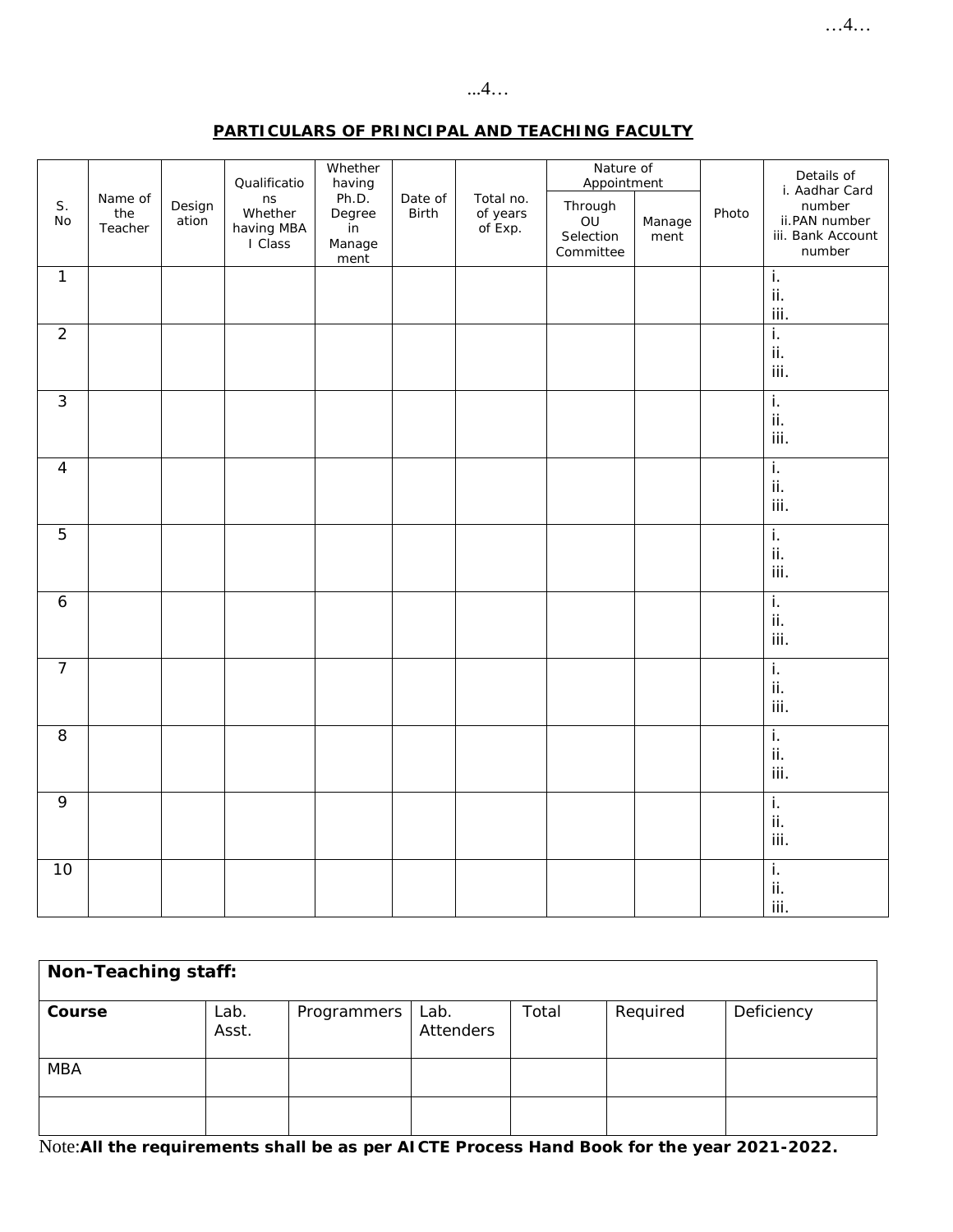$\dots$  5  $\dots$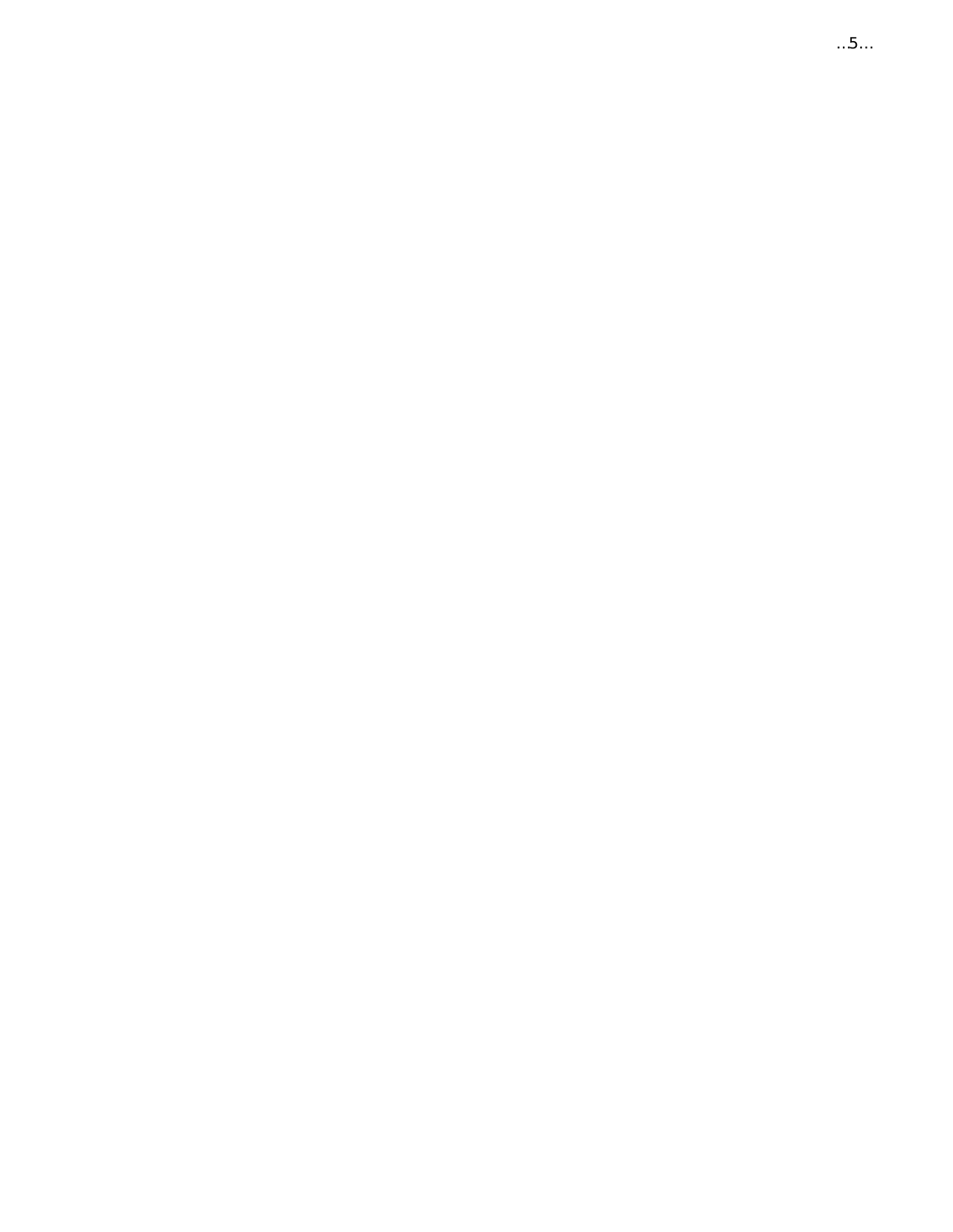| Accommodation Details and Academic Facilities: Teaching |               |                        |                                                  |                                     |                        |
|---------------------------------------------------------|---------------|------------------------|--------------------------------------------------|-------------------------------------|------------------------|
| Particulars                                             | <b>Number</b> | Area (Sq.m)<br>of each | Number of LCD<br>Projectors (ceiling<br>mounted) | Number<br>of Smart<br><b>Boards</b> | Internet<br>Connection |
|                                                         |               | $\mathcal{P}$          | 3                                                |                                     | 5                      |
| Class Rooms                                             |               |                        |                                                  |                                     |                        |
| <b>Tutorial Rooms</b>                                   |               |                        |                                                  |                                     |                        |
| Seminar Hall                                            |               |                        |                                                  |                                     |                        |
|                                                         |               |                        |                                                  |                                     |                        |
|                                                         |               |                        |                                                  |                                     |                        |

**\***1.Each Class Room shall be equipped with LCD Projector, Smart Board, Internet connection, etc.

 2.Seminar Hall shall have proper furnishing and equipment such as LCD Projector, Smart Board, P A System and Executive chairs.

3.Every Institute should have MOOCS Facility Centre and Innovation Laboratory.

| Computer Lab. |                   |                   |                        |                                                 |               |
|---------------|-------------------|-------------------|------------------------|-------------------------------------------------|---------------|
| S.No.         | MBA Computer Lab. | Area<br>(in Sq.m) | Equipment<br>available | Lab. class<br>conducted<br>(as per<br>syllabus) | Batch<br>Size |
|               |                   |                   |                        |                                                 |               |
|               |                   |                   |                        |                                                 |               |

| Computational Facilities: (Please refer the AICTE norms of 2021-2022)1:6      |                                |          |  |  |
|-------------------------------------------------------------------------------|--------------------------------|----------|--|--|
| I tem                                                                         | Description<br>(configuration) | Quantity |  |  |
| Desktops                                                                      |                                |          |  |  |
| Server Machines                                                               |                                |          |  |  |
| Licensed software                                                             |                                |          |  |  |
| Network components<br>(LAN / WAN) - All Systems                               |                                |          |  |  |
| Internet Bandwidth 300=32 MBPS<br>$600 = 48$ MBPS<br>Up to<br>$900 = 64$ MBPS |                                |          |  |  |
| Printers / Other equipment                                                    |                                |          |  |  |
| Arrangement for NPTEL/SWAYAM<br>etc., shall be made available                 |                                |          |  |  |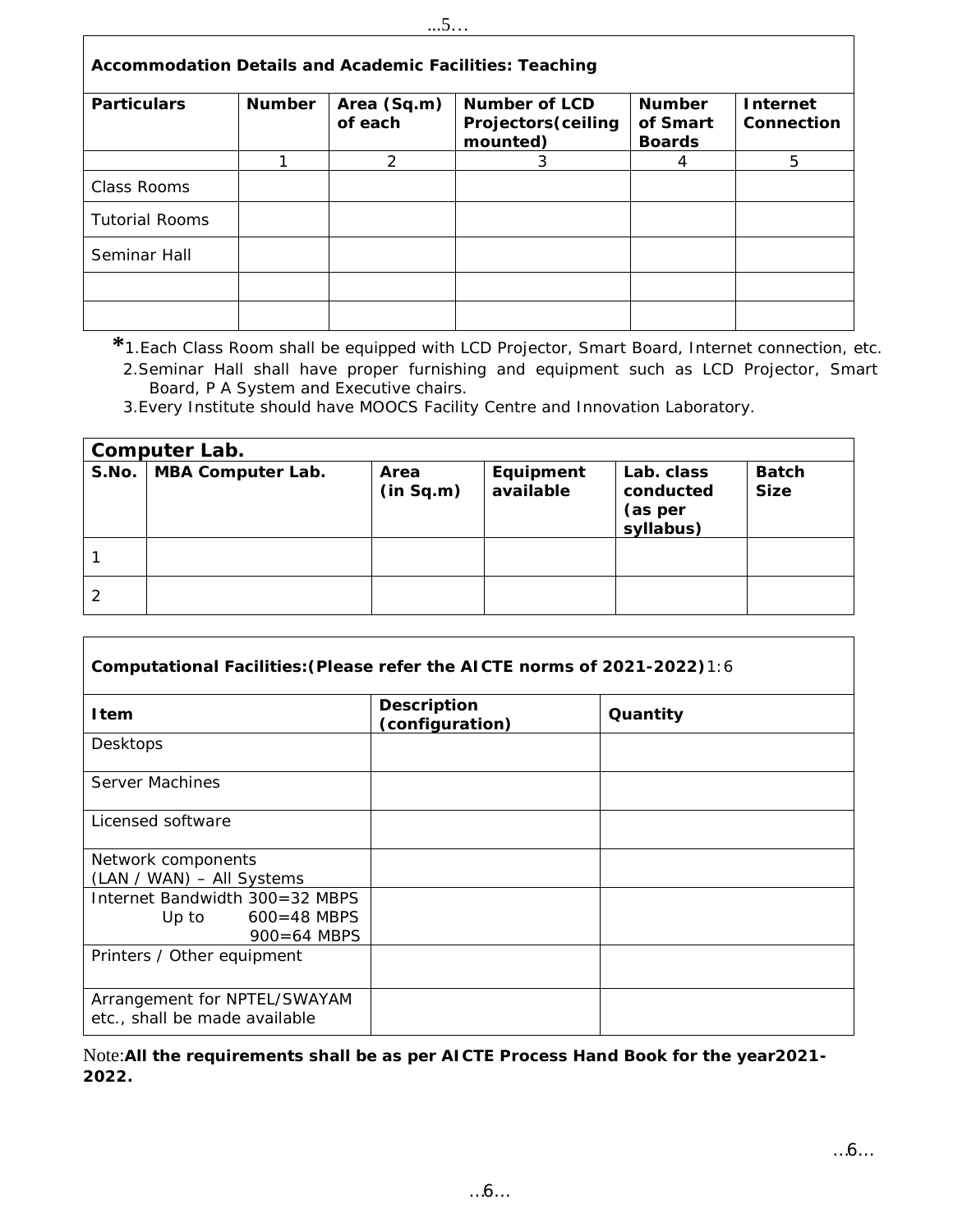| LIBRARY:                                                                |  |                 |  |  |  |
|-------------------------------------------------------------------------|--|-----------------|--|--|--|
| LIBRARY Total Area (in Sq.m)                                            |  |                 |  |  |  |
| Librarian:<br>Name & qualifications of the Librarian                    |  |                 |  |  |  |
| Library Facilities:                                                     |  |                 |  |  |  |
| <b>Type</b>                                                             |  | Number/Quantity |  |  |  |
| Volumes                                                                 |  |                 |  |  |  |
| <b>Titles</b>                                                           |  |                 |  |  |  |
| <b>National Journals</b>                                                |  |                 |  |  |  |
| <b>International Journals</b>                                           |  |                 |  |  |  |
| Total Amount Spent on Journals<br>during the year 2020-2021             |  |                 |  |  |  |
| Subscribed Internationaland National Journals during the year 2020-2021 |  |                 |  |  |  |
| Total Amount Spent on Booksduring the year 2020-2021                    |  |                 |  |  |  |
| Volumes (during the year 2020-2021)                                     |  |                 |  |  |  |
| Titles (during the year 2020-2021)                                      |  |                 |  |  |  |
| Reading Room capacity                                                   |  |                 |  |  |  |
| Desktops                                                                |  |                 |  |  |  |
| E-Journals                                                              |  |                 |  |  |  |
| Delnet Membership Details                                               |  |                 |  |  |  |
| Membership of National Digital Library                                  |  |                 |  |  |  |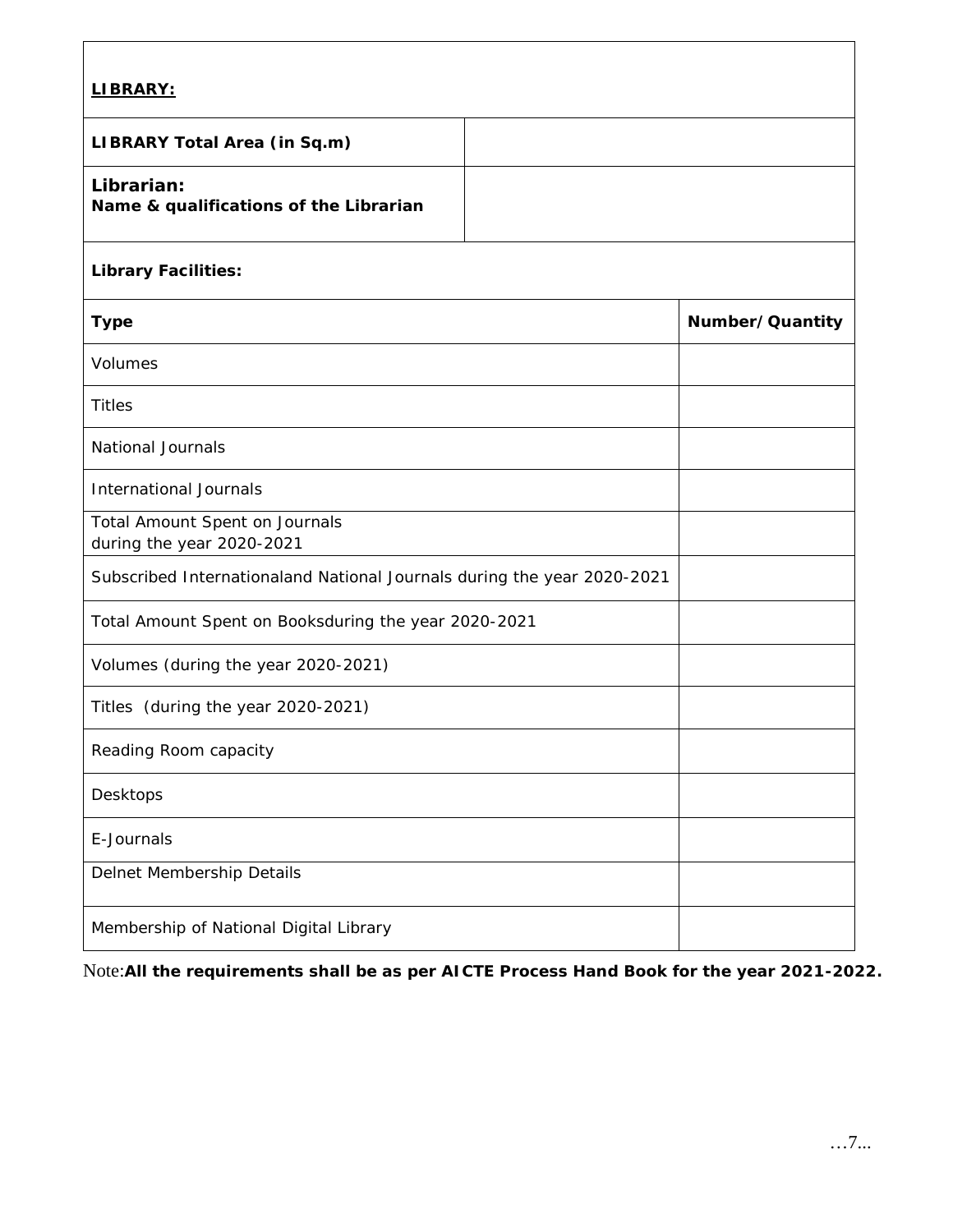|                                                                                                    | $\dots 7\dots$            |
|----------------------------------------------------------------------------------------------------|---------------------------|
| Administrative Area:                                                                               |                           |
| Particulars                                                                                        | Area (in Sq.m)            |
| Principal Office                                                                                   |                           |
| Administrative Office                                                                              |                           |
| <b>Exams Control Office</b>                                                                        |                           |
| Placement Office                                                                                   |                           |
| <b>Central Store</b>                                                                               |                           |
| Security                                                                                           |                           |
| <b>Staff Room</b>                                                                                  |                           |
| Sports Room                                                                                        |                           |
| Amenities:                                                                                         |                           |
| Particulars                                                                                        | Available / Not available |
| Boys Common Room                                                                                   |                           |
| <b>Girls Common Room</b>                                                                           |                           |
| Cafeteria                                                                                          |                           |
| Backup Electric Supply / Generator                                                                 |                           |
| Safety provisions including fire and other<br>calamities                                           |                           |
| Transport facility and parking area  in Sq.ft.                                                     |                           |
| Play Ground Facilities in Sq. mts.                                                                 |                           |
| Drinking water facility                                                                            |                           |
| Separate toilets for Boys and Girls                                                                |                           |
| First aid cum sick Room                                                                            |                           |
| Display of Courses and approved intake at the<br>entrance of the College.                          |                           |
| Structural Soundness Certificate (From the                                                         |                           |
| Competent Authority) - enclose copy<br>Occupancy Certificate (from the competent                   |                           |
| Authority) - enclose copy                                                                          |                           |
| Fire Safety Clearance certificate - enclose copy                                                   |                           |
| Sanitation Certificate (From the Competent<br>Authority) - enclose copy                            |                           |
| Barrier free built environment to be provided                                                      |                           |
| Biometric System of Attendance for students &<br><b>Staff</b>                                      |                           |
| CCTV installation in appropriate locations<br>within the premises of the institution               |                           |
| Permanent name board of the college be<br>displayed-enclose photograph of the College<br>building. |                           |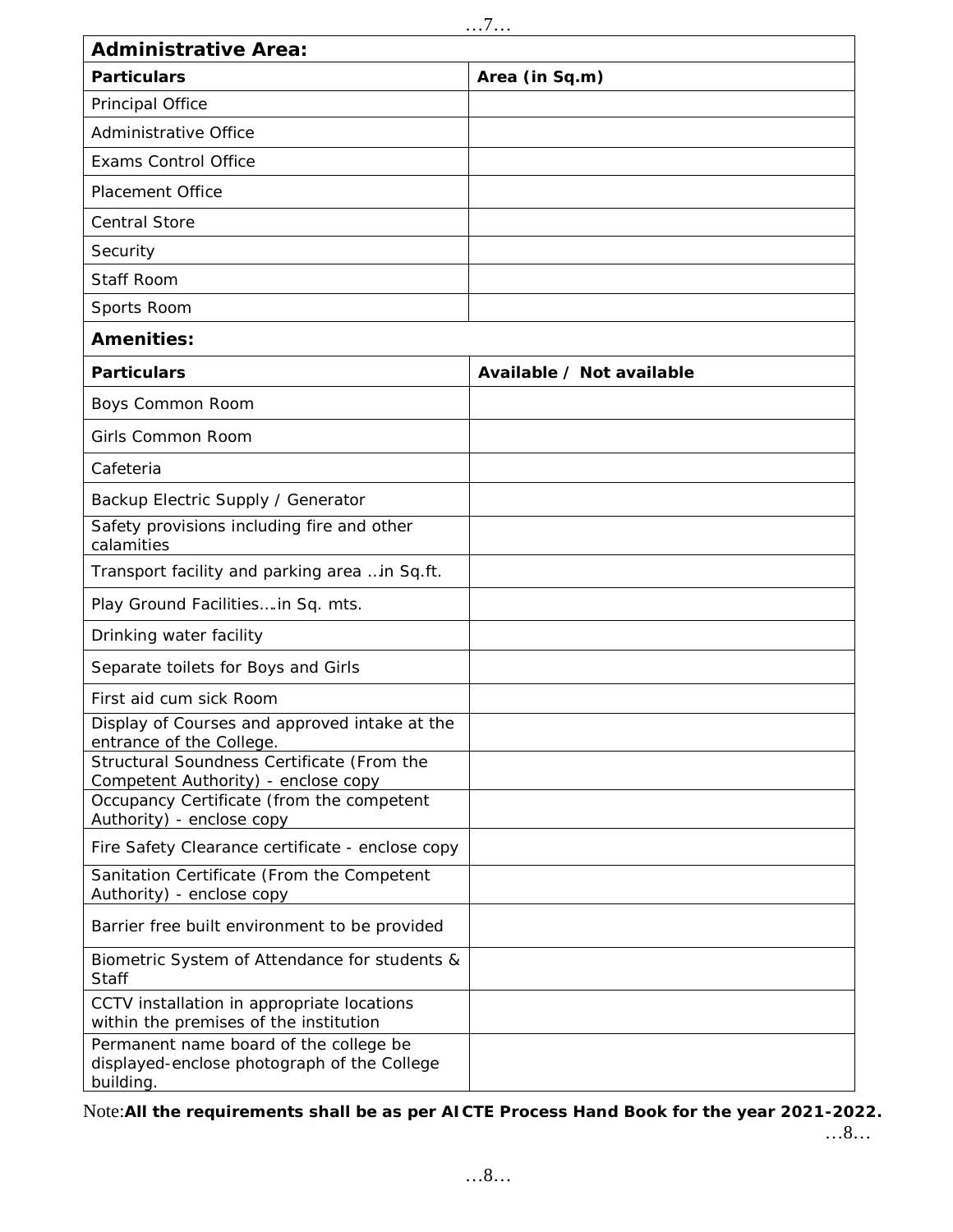| Results Analysis (Year wise- Pass Percentage 2020-2021)      |                        |         |  |  |  |
|--------------------------------------------------------------|------------------------|---------|--|--|--|
| Course                                                       | I year                 | II year |  |  |  |
| <b>MBA</b>                                                   |                        |         |  |  |  |
|                                                              |                        |         |  |  |  |
|                                                              |                        |         |  |  |  |
|                                                              |                        |         |  |  |  |
| Placements:                                                  |                        |         |  |  |  |
| Name of the Company                                          | No. of Students Placed |         |  |  |  |
|                                                              |                        |         |  |  |  |
|                                                              |                        |         |  |  |  |
|                                                              |                        |         |  |  |  |
|                                                              |                        |         |  |  |  |
| Details of Games & Sports and other<br>curricular activities |                        |         |  |  |  |
|                                                              |                        |         |  |  |  |
|                                                              |                        |         |  |  |  |
|                                                              |                        |         |  |  |  |

| Seminars/Conferences/Workshop Organized/Attended by the faculty of the Dept. |             |           |          |  |  |  |  |
|------------------------------------------------------------------------------|-------------|-----------|----------|--|--|--|--|
| S.No.                                                                        | Particulars | Organized | Attended |  |  |  |  |
|                                                                              | Seminars    |           |          |  |  |  |  |
| 2                                                                            | Conferences |           |          |  |  |  |  |
| 3                                                                            | Workshops   |           |          |  |  |  |  |
| 4                                                                            |             |           |          |  |  |  |  |
|                                                                              | Total       |           |          |  |  |  |  |

….9….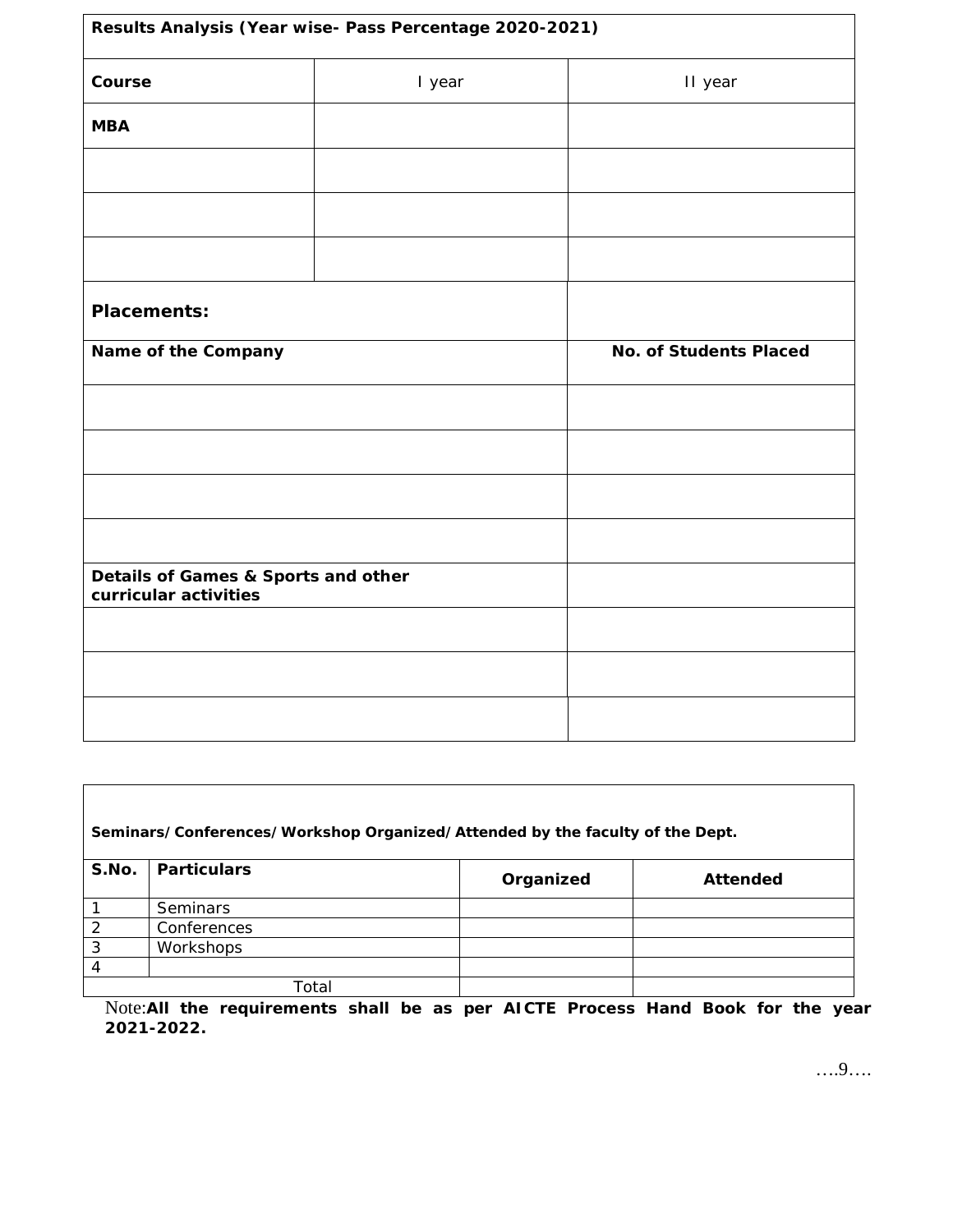| Anti-Ragging                                                                                                                                |        |
|---------------------------------------------------------------------------------------------------------------------------------------------|--------|
| 1. Whether the College appointed Anti-Ragging Committee,<br>if so, copy of the constitution of committee and its<br>members to be enclosed. |        |
| 2. Report of the Anti-Ragging Committee for the year<br>2020-2021to be enclosed.                                                            |        |
| 3. Measures taken by the College to prevent ragging.                                                                                        |        |
| RTI Act                                                                                                                                     |        |
| Whether the college has appointed PIO and APIO.<br>Mention the names of the PIO and APIO.<br>(Enclose Copy)                                 | Yes/No |
| Name of the PIO:                                                                                                                            |        |
| Name of the APIO:                                                                                                                           |        |
| Women Protection cell                                                                                                                       |        |
| Whether the college has appointed Women Protection Cell.<br>(Enclose a copy)                                                                |        |
|                                                                                                                                             |        |
| Redressel Grievances Committee                                                                                                              |        |
| Whether the college has appointed Redressel<br>Grievance Committee. (Enclose a copy)                                                        |        |
|                                                                                                                                             |        |
| Any other Information:                                                                                                                      |        |
|                                                                                                                                             |        |

Secretary/Correspondent **Name:** Name: **Name:** Date: **Date: Date:**

**Signature of the Signature of the Principal** 

**\*\*\*\*\***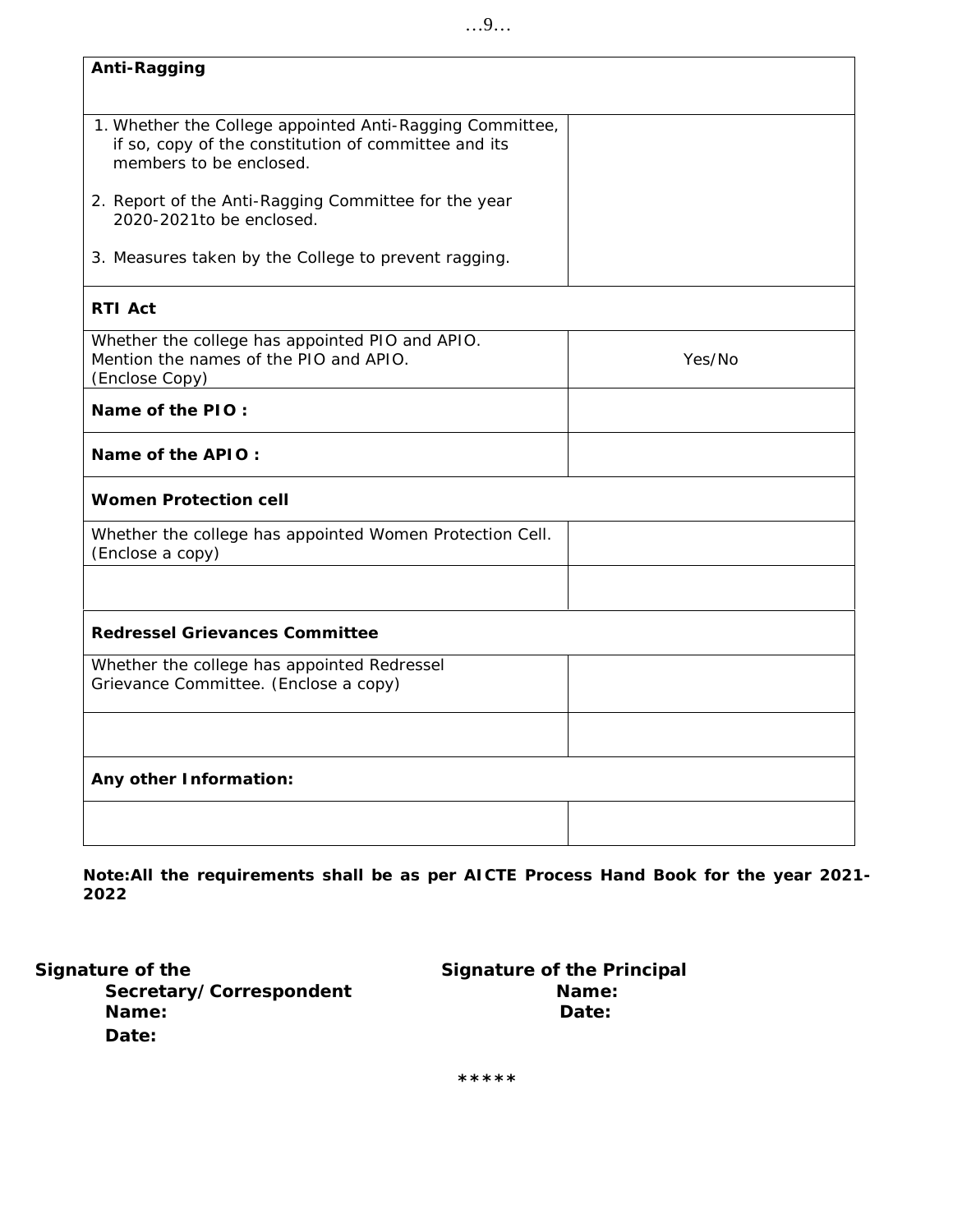

## **OSMANIA UNIVERSITY HYDERABAD - 500 007**

No./H/MBA/2021-2022/Acad.IV-1 Dated:19-05-2021

To

The Secretary/Principals of all the

Affiliated Colleges of Osmania University

offering **MBA (5-Year Integrated Degree) Course/MBA (Part-Time) Course.**

Sub:-Affiliation – Affiliated Colleges – Inspection for considering grant of extension of provisional affiliation to offer **MBA (5-Year Integrated Degree) Course/MBA (Part-Time) Course**for theacademic year **2021- 2022**– Reg.

\*\*\*

Sir/Madam,

With reference to the subject cited above, I am desired to inform you that the University has decided to conduct Inspection to the Colleges offering **MBA (5-Year Integrated Degree) Course/MBA (Part-Time) Course** for the academic year 2021-2022. The Inspection Committee will be visiting the Colleges forconsidering grant of extension of provisional affiliation to the College, to offer MBA Course for the academic year 2021-2022.**Kindly note that Inspection Committee would be verifying all the requirements as per AICTE Process Hand Book for the year 2021-2022. Hence, the Secretary/Principal of the College may ensure that the compliances, as per AICTE norms (AICTE Process Hand Book for the year 2021-2022) for the academic year 2021-2022.Further, the physical verification will be conducted based on the uploaded information to AICTE by the college management. Any deviation in this regard will be treated as serious lapse and extension of provisional affiliation may not be granted to the college.**

The management of the College is therefore directed to submit the filled in application form placed on the University Website with all necessary documentary evidence as mentioned in the Annexure 'A', along with the prescribed fee of **Rs.20,000/-** through a Demand Draft drawn in favour of the "Registrar, Osmania University" on any nationalized bank on or before**20-06- 2021** towards Inspection and Processing Fee for the academic year 2021-2022.**The application**  form may be downloaded from the University website **www.osmania.ac.in** 

Further, it is requested to keep all the recordsin Original ready as mentioned in Annexure 'A' for verification by the Inspection Committee. It is also requested to ensure that all the teaching staff of your College be present on the day of inspection, failing which their names will not be considered as on the rolls of the College.

Yours faithfully,

**DEPUTY REGISTRAR (Academic)**

Copy to:

- 1. The Dean, Faculty of Management,OU.
- 2. The Director, Directorate of Academic Audit,O.U.
- 3. The Director, (Infrastructure), OU with a request to place it on the Official Website of the University.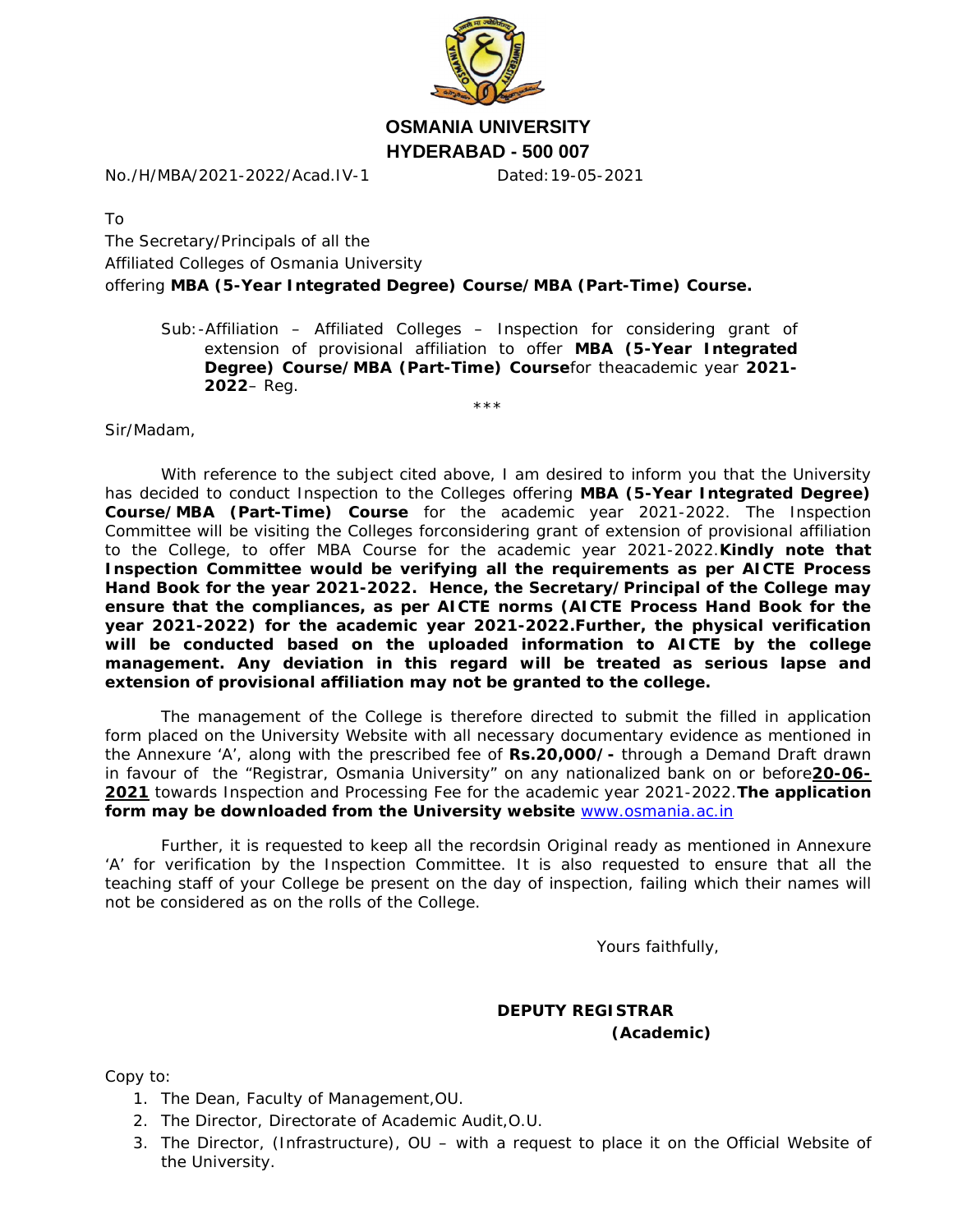### **ANNEXURE 'A'**

- 1. Latest compliance reports
- 2. List of teaching staff in the prescribed format.
- 3. Proceedings of OU Selection Committee for the faculty appointed.
- 4. AICTE permission / renewal for the year 2020-2021& 2021-2022.
- 5. State Government permission for the year 2020-2021 & 2021-2022.
- 6. Minority Status Certificate/Letter from the competent authority.
- 7. Affiliation Orders of the University for the Previous Year.
- 8. Land Documents / Building plan approvals (enclose Copies).
- 9. Details of accommodation Room wise, floor wise, and course wise.
- 10. Staff Attendance Register, Teaching Diaries
- 11. Student Attendance Registers.
- 12. Library Accession Register with details of books / Journals added during the last academic year.
- 13. Library Books Issue Register.
- 14. Acquittance Register.
- 15. Bills / Payment receipts / Bank Statement for the purchase of Library Books and Journals and other purchases including equipment, computers, licensed Software.
- 16. Statement of consolidated attendance which was sent to the Examination Branch during the last academic year.
- 17. Valued Answer Scripts of Internal Assessment Test and statement of marks sent to the Examination Branch during the last academic year.
- 18. Bank Pass Book / Bank Statement of the financial transactions.
- 19. Enclose the report of Anti-Ragging Committee and measures taken by the College.
- 20. Display the college name prominently stating that the College is affiliated to Osmania University and also enclose photograph of the College building.
- 21. Undertaking to be submitted with regard to conduct of University Examinations.
- 22. Fire Safety Certificate/ Sanitary Certification from the Competent Authority.
- 23. Implementation of Biometric Attendance, CCTV to be installed within the premises of the Institution and Barrier free built environment to be provided.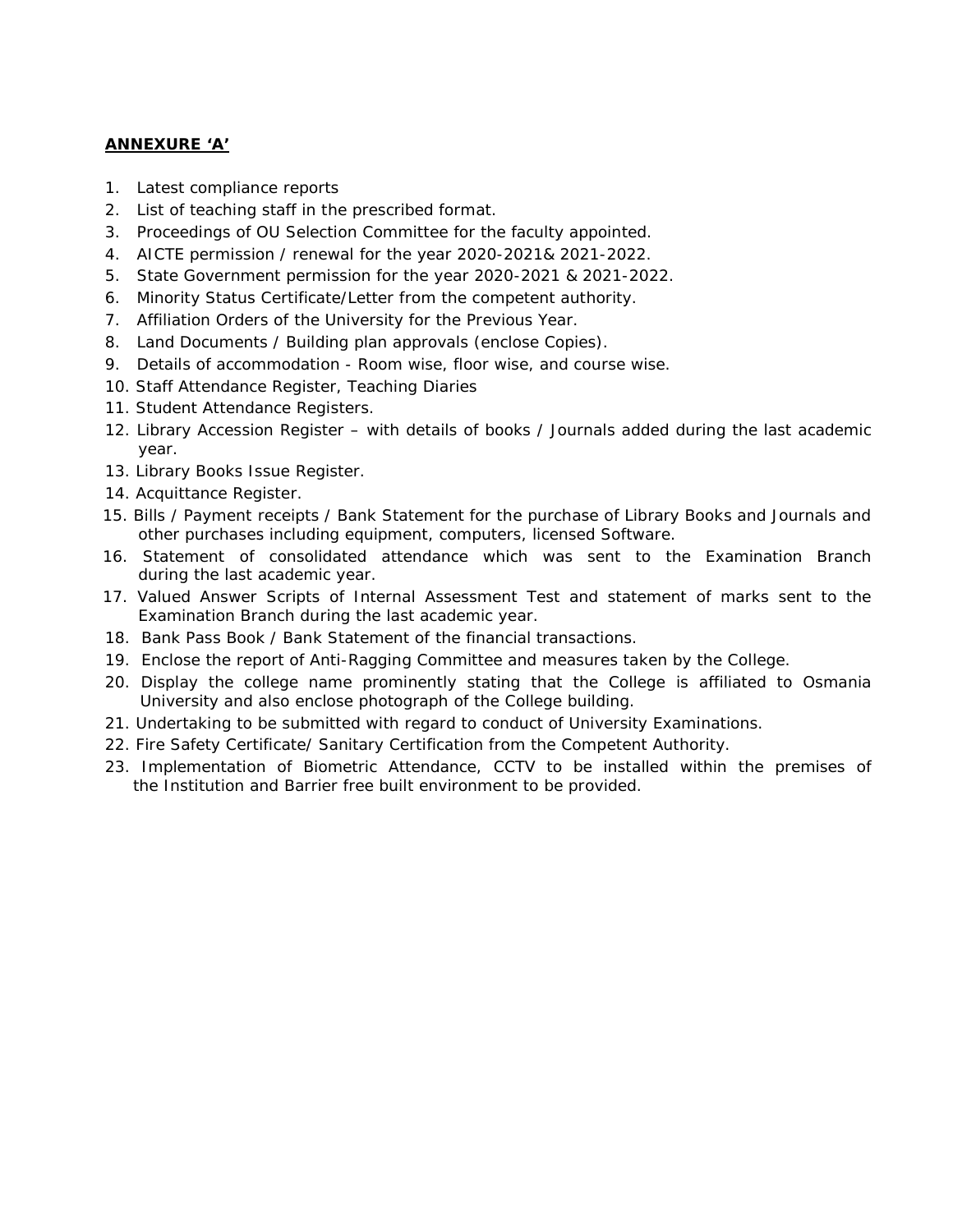

## **OSMANIA UNIVESITY HYDERABAD–500 007**

**APPLICATION FOR GRANT OF EXTENSION OF PROVISIONAL AFFILIATION TO OFFER MBA (5-Year** 

**Integrated Degree)/MBA (Part-Time) Course FOR THE ACADEMIC YEAR 2021-2022.**

College Name: \_\_\_\_\_\_\_\_\_\_\_\_\_\_\_\_\_\_\_\_\_\_\_\_\_\_\_ \_College Code:

 $\overline{\phantom{a}}$  . The set of  $\overline{\phantom{a}}$ 

\_\_\_\_\_\_\_\_\_\_Course\_\_\_\_\_\_\_\_\_\_ Sanctioned Intake by AICTE:

|                | Date of InspectionPermitted intake byUniversity: ______                                                         |                                                      |                         |  |                                                         |       |  |  |
|----------------|-----------------------------------------------------------------------------------------------------------------|------------------------------------------------------|-------------------------|--|---------------------------------------------------------|-------|--|--|
|                | DD.No.__________________                                                                                        |                                                      | Date _____________      |  | Amount: ___________________________                     |       |  |  |
| 1.             | Name of the College with<br>postal address:<br>Landline:<br>Mobile:<br>E-mail ID:<br>Website:                   |                                                      |                         |  |                                                         |       |  |  |
| $\overline{2}$ | Name of the Society/<br>Registration No. & Address<br>with Phone Nos.<br>E-mail ID:                             |                                                      |                         |  |                                                         |       |  |  |
| 3.             | Name of the Secretary /<br>Correspondent<br>with<br>Telephone No. (LL)<br>e-mail, Mobile no:                    |                                                      |                         |  |                                                         |       |  |  |
| $\overline{4}$ | a) Name of the<br>Principal (Please affix<br>Photograph)<br>b) Qualifications                                   |                                                      |                         |  |                                                         | Photo |  |  |
|                | c) Whether appointed<br>through OU Selection<br>Committee.                                                      | Yes/No:                                              |                         |  |                                                         |       |  |  |
|                | d) Date of birth:<br>e) Mobile No.:<br>E-mail ID:<br>Aadhar Card number:<br>PAN number:<br>Bank Account number: |                                                      |                         |  |                                                         |       |  |  |
| 5              | Nature of accommodation<br>(Ownership/Lease deed)                                                               | Own/Lease                                            | Document Nos.           |  |                                                         |       |  |  |
| 6              | <b>Land Area Details</b>                                                                                        |                                                      | <b>Actual Land Area</b> |  | Expected Land Area (as per<br>AICTE/Govt. of Telangana) |       |  |  |
| $\overline{7}$ | Year of Establishment                                                                                           |                                                      |                         |  |                                                         |       |  |  |
| 8              | Any other Courses run by<br>the College                                                                         | S. No.<br>1<br>$\overline{2}$<br>3<br>$\overline{4}$ | Course(s)               |  | Intake                                                  |       |  |  |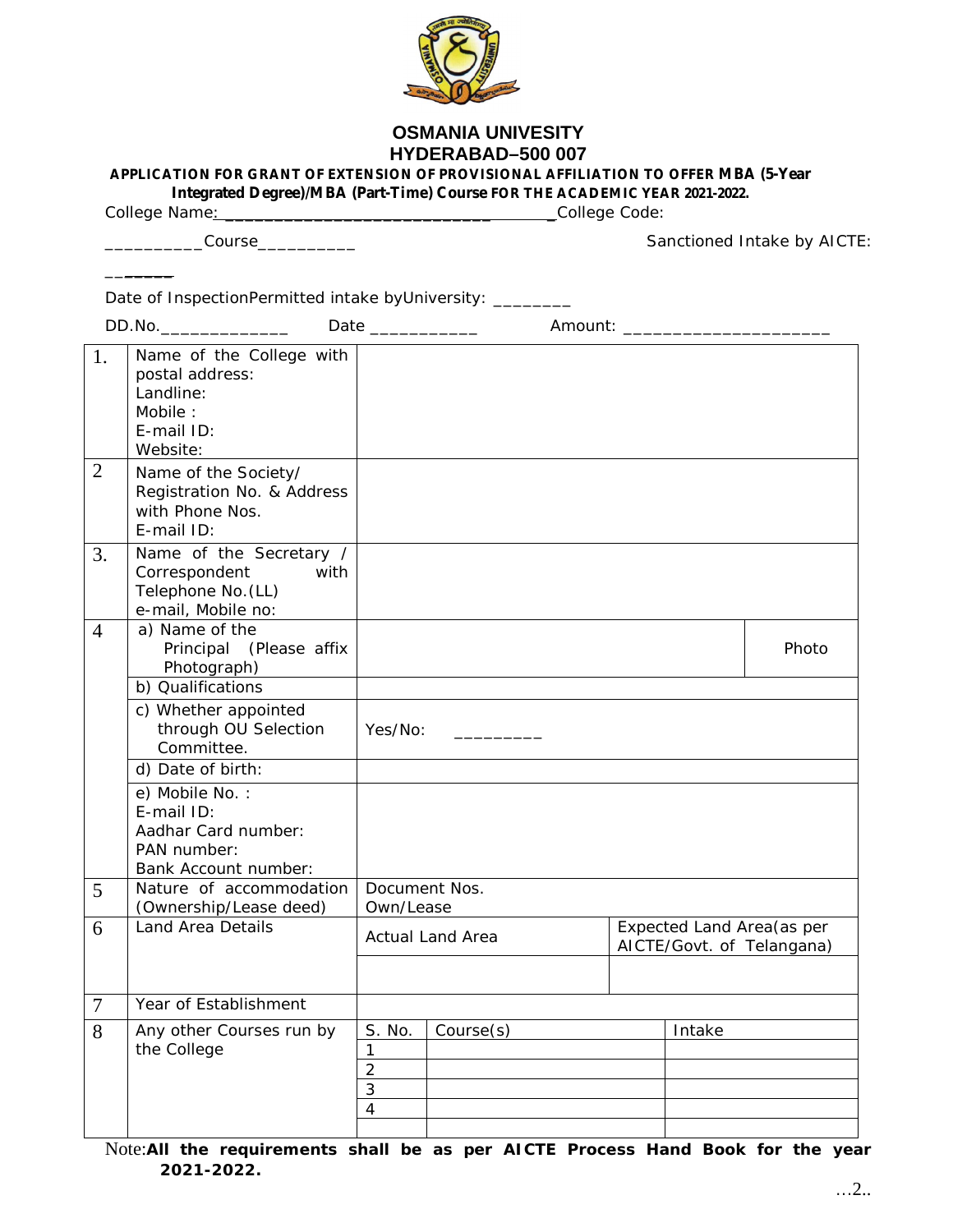| 9.  | AICTE permission letter No. & Date<br>for the year 2020-2021 & 2021-2022.                                                                                          |                                                            |
|-----|--------------------------------------------------------------------------------------------------------------------------------------------------------------------|------------------------------------------------------------|
| 10. | State Govt. G.O. No. & Date<br>for the year 2020-2021 & 2021-2022.                                                                                                 |                                                            |
| 11. | OU Affiliation Order No. & Date<br>for the year 2020-2021.                                                                                                         |                                                            |
| 12. | i) Whether any other Institutions/Colleges<br>are running in the same premises,                                                                                    |                                                            |
|     | ii) If Yes, whether permission from AICTE<br>is obtained.                                                                                                          | Yes/No                                                     |
| 13. | Status of the College<br>(In case of MinorityCollege, latest Minority<br>Certificate issued by the competent                                                       | Minority/Non-Minority _________                            |
|     | authority to be enclosed)                                                                                                                                          | Co-Education / Women __________                            |
| 14  | Name of the University nominee on the<br>Governing<br>Body with<br>period<br>from_____________to __________, along with<br>letter no. and date. (Enclose copy)     |                                                            |
| 15  | Name of the University Nominee on the<br>Selection Committee with<br>period<br>from_____________to______________ along with<br>letter no. and date. (Enclose copy) |                                                            |
| 16. | Number of Governing Body Meetings<br>convened during the academic year 2020-<br>2021 with University nominees<br>(Please mention the dates)                        | 1.<br>2.<br>3.                                             |
| 17  | Working Hours of the College                                                                                                                                       |                                                            |
| 18  | Work load statement Teacher-wise<br>(to be enclosed)                                                                                                               |                                                            |
| 19. | Time table for the course showing<br>Room No, (ii) Name of the Class<br>(i)                                                                                        |                                                            |
|     | (iii) Name of the Teacher in each period<br>(to be enclosed),                                                                                                      |                                                            |
| 20  | Whether revised pay scales of VI Pay<br>Commission are paid to the staff.                                                                                          |                                                            |
| 21  | Details of salary paid.<br>Acquaintance Register to be produced.<br>Enclose bank statement.                                                                        | Maximum salary /<br>Minimum salary paid                    |
|     |                                                                                                                                                                    | Paid through Cheque/Bank:<br>Name of the Bank &<br>Branch: |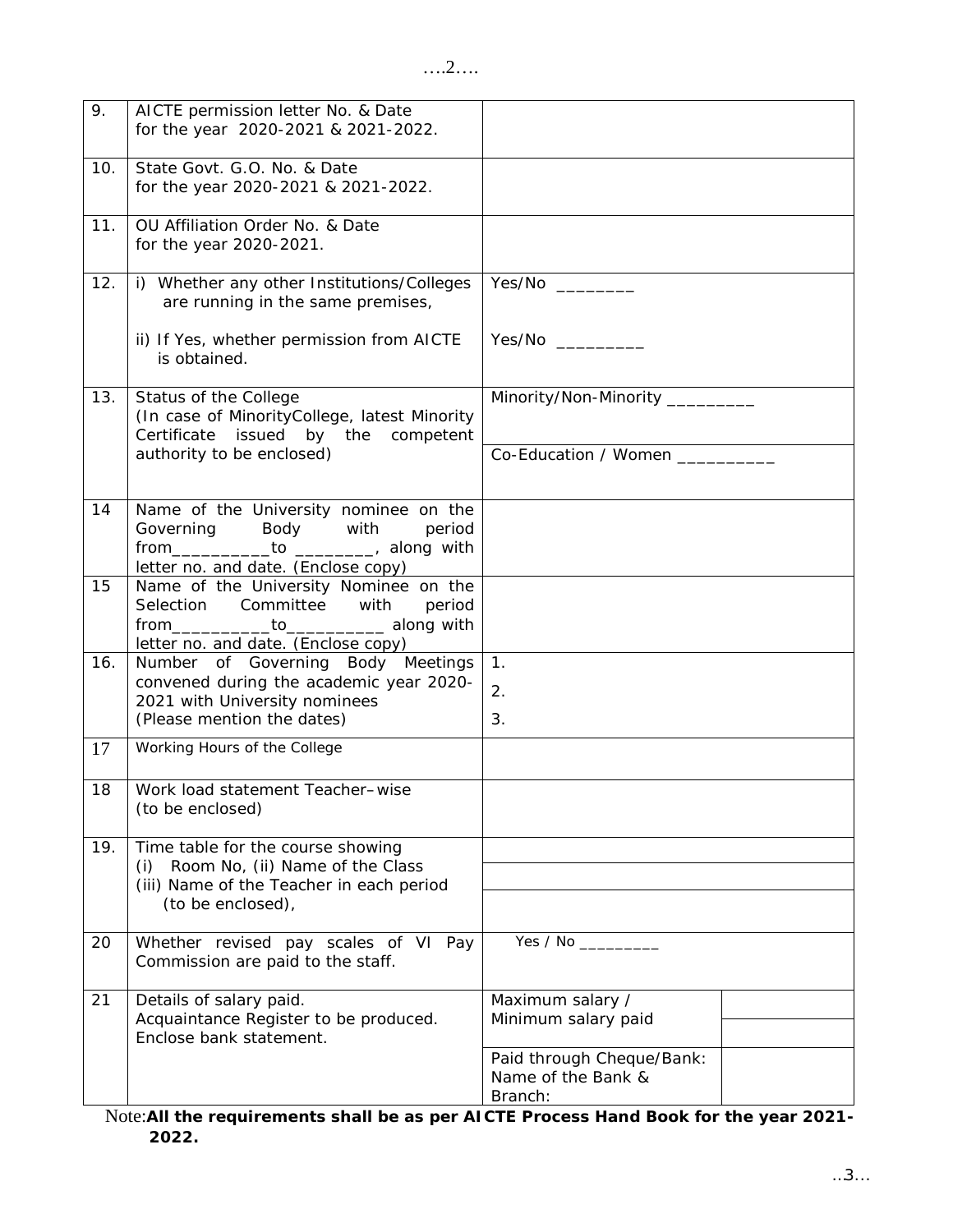# **Course Details:**

| a)                               | Course - MBA                            |  |         |  |  |  |
|----------------------------------|-----------------------------------------|--|---------|--|--|--|
| b)                               | Year of Starting                        |  |         |  |  |  |
| $\mathsf{c})$                    | Sanctioned Intake by AICTE              |  |         |  |  |  |
| d)                               | Permitted intake by OU                  |  |         |  |  |  |
|                                  | Actual strength of students' year wise: |  |         |  |  |  |
| No. of Students on rolls<br>year |                                         |  | II year |  |  |  |
| <b>MBA</b>                       |                                         |  |         |  |  |  |
|                                  |                                         |  |         |  |  |  |

| Mode of admission     |                                                 |                                    |                     |                                |  |  |
|-----------------------|-------------------------------------------------|------------------------------------|---------------------|--------------------------------|--|--|
| Name of the<br>Course | Sanctioned<br>intake for<br>first year<br>by OU | First Year students admitted under |                     |                                |  |  |
|                       |                                                 | Convener<br>Quota                  | Management<br>Quota | Minority<br>$(SW-II \mid III)$ |  |  |
|                       |                                                 |                                    |                     |                                |  |  |
|                       |                                                 |                                    |                     |                                |  |  |

| <b>Faculty Details:</b>                                                                                                                                                                                                                                                    |                               |                     |        |                    |  |  |
|----------------------------------------------------------------------------------------------------------------------------------------------------------------------------------------------------------------------------------------------------------------------------|-------------------------------|---------------------|--------|--------------------|--|--|
| Faculty required 1:20 (Teacher Student Ratio)<br>Cadre Ratio 1:2:6 (Professor: Associate Professor: Assistant Professor)<br>(In which, a minimum of 80% should be regular/full time faculty and the remaining may be<br>adjunct faculty / resource persons from industry). |                               |                     |        |                    |  |  |
| Designation                                                                                                                                                                                                                                                                | Required<br>(As per<br>norms) | Available           |        | Total<br>Available |  |  |
|                                                                                                                                                                                                                                                                            |                               | <b>OU Selection</b> | Ad-hoc |                    |  |  |
| Professors                                                                                                                                                                                                                                                                 |                               |                     |        |                    |  |  |
| Associate Professors                                                                                                                                                                                                                                                       |                               |                     |        |                    |  |  |
| Assistant Professors                                                                                                                                                                                                                                                       |                               |                     |        |                    |  |  |
| Total:                                                                                                                                                                                                                                                                     |                               |                     |        |                    |  |  |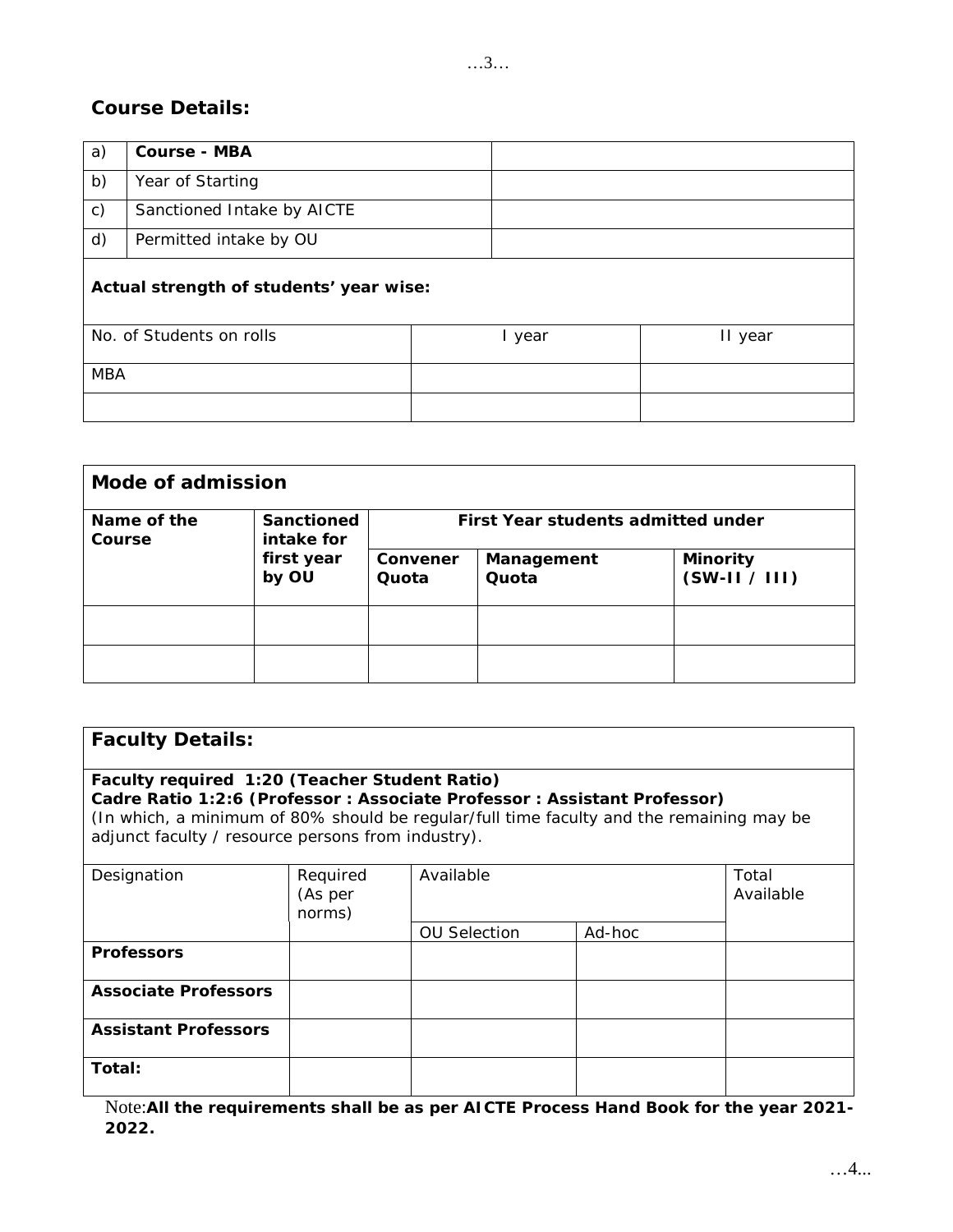### $\dots$ 4....

## PARTICULARS OF PRINCIPAL AND TEACHING FACULTY

| S.<br>No            | Name of<br>the<br>Teacher | Design<br>ation | Qualificatio<br>ns<br>Whether<br>having MBA<br>I Class | Whether<br>having<br>Ph.D.<br>Degree<br>in<br>Manage<br>ment | Date of<br>Birth | Total no.<br>of years<br>of Exp. | Through<br>OU<br>Selection<br>Committ<br>ee | Nature of<br>Appointment<br>Manage<br>ment | Photo | Details of<br>i. Aadhaar<br>Card number<br>ii.PAN number<br>iii. Bank<br>Account<br>number |
|---------------------|---------------------------|-----------------|--------------------------------------------------------|--------------------------------------------------------------|------------------|----------------------------------|---------------------------------------------|--------------------------------------------|-------|--------------------------------------------------------------------------------------------|
| $\mathbf{1}$        |                           |                 |                                                        |                                                              |                  |                                  |                                             |                                            |       | i.<br>ii.<br>iii.                                                                          |
| $\overline{2}$      |                           |                 |                                                        |                                                              |                  |                                  |                                             |                                            |       | $\overline{L}$<br>ii.<br>iii.                                                              |
| $\mathfrak{Z}$      |                           |                 |                                                        |                                                              |                  |                                  |                                             |                                            |       | $\overline{1}$ .<br>ii.<br>iii.                                                            |
| $\overline{4}$      |                           |                 |                                                        |                                                              |                  |                                  |                                             |                                            |       | $\overline{L}$<br>$\mathsf{ii}.$<br>iii.                                                   |
| 5                   |                           |                 |                                                        |                                                              |                  |                                  |                                             |                                            |       | i.<br>ii.<br>iii.                                                                          |
| $\ddot{\mathbf{6}}$ |                           |                 |                                                        |                                                              |                  |                                  |                                             |                                            |       | i.<br>$\mathbf{ii}$ .<br>iii.                                                              |
| $\overline{7}$      |                           |                 |                                                        |                                                              |                  |                                  |                                             |                                            |       | i.<br>ii.<br>iii.                                                                          |
| 8                   |                           |                 |                                                        |                                                              |                  |                                  |                                             |                                            |       | ī.<br>ii.<br>iii.                                                                          |
| $\mathsf{q}$        |                           |                 |                                                        |                                                              |                  |                                  |                                             |                                            |       | $\overline{L}$<br>ii.<br>iii.                                                              |
| 10                  |                           |                 |                                                        |                                                              |                  |                                  |                                             |                                            |       | i.<br>ii.<br>iii.                                                                          |

| Non-Teaching staff: |               |             |                   |       |          |            |  |
|---------------------|---------------|-------------|-------------------|-------|----------|------------|--|
| Course              | Lab.<br>Asst. | Programmers | Lab.<br>Attenders | Total | Required | Deficiency |  |
| <b>MBA</b>          |               |             |                   |       |          |            |  |
|                     |               |             |                   |       |          |            |  |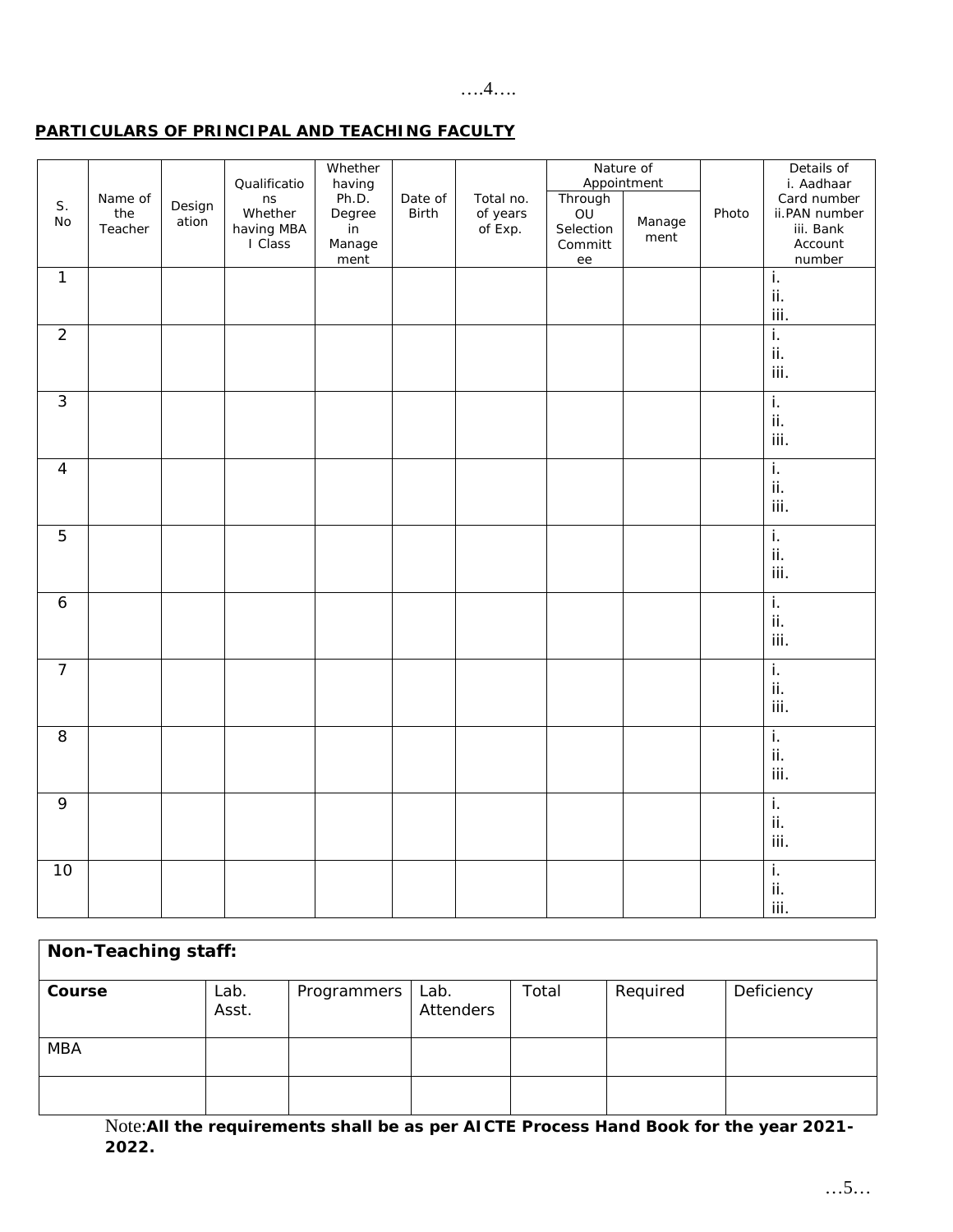| Accommodation Details and Academic Facilities: Teaching |               |                        |                                                  |                                            |                               |  |  |
|---------------------------------------------------------|---------------|------------------------|--------------------------------------------------|--------------------------------------------|-------------------------------|--|--|
| Particulars                                             | <b>Number</b> | Area (Sq.m)<br>of each | Number of LCD<br>Projectors (ceiling<br>mounted) | <b>Number</b><br>of Smart<br><b>Boards</b> | <b>Internet</b><br>Connection |  |  |
|                                                         |               | 2                      | 3                                                |                                            | 5                             |  |  |
| Class Rooms                                             |               |                        |                                                  |                                            |                               |  |  |
| <b>Tutorial Rooms</b>                                   |               |                        |                                                  |                                            |                               |  |  |
| Seminar Hall                                            |               |                        |                                                  |                                            |                               |  |  |
|                                                         |               |                        |                                                  |                                            |                               |  |  |
|                                                         |               |                        |                                                  |                                            |                               |  |  |

**\***1.Each Class Room shall be equipped with LCD Projector, Smart Board, Internet connection, etc.

 2.Seminar Hall shall have proper furnishing and equipment such as LCD Projector, Smart Board, P A System and Executive chairs.

3.Every Institute should have MOOCS Facility Centre and Innovation Laboratory.

Г

|       | Computer Lab.     |                   |                        |                                                 |               |  |  |  |  |
|-------|-------------------|-------------------|------------------------|-------------------------------------------------|---------------|--|--|--|--|
| S.No. | MBA Computer Lab. | Area<br>(in Sq.m) | Equipment<br>available | Lab. class<br>conducted<br>(as per<br>syllabus) | Batch<br>Size |  |  |  |  |
|       |                   |                   |                        |                                                 |               |  |  |  |  |
|       |                   |                   |                        |                                                 |               |  |  |  |  |

| Computational Facilities: (Please refer the AICTE norms of 2021-2022)1:6 |                                |          |  |  |
|--------------------------------------------------------------------------|--------------------------------|----------|--|--|
| I tem                                                                    | Description<br>(configuration) | Quantity |  |  |
| Desktops                                                                 |                                |          |  |  |
| Server Machines                                                          |                                |          |  |  |
| Licensed software                                                        |                                |          |  |  |
| Network components<br>(LAN / WAN) - All Systems                          |                                |          |  |  |
| Internet Bandwidth 300=32 MBPS<br>Up to $600=48$ MBPS<br>$900 = 64$ MBPS |                                |          |  |  |
| Printers / Other equipment                                               |                                |          |  |  |
| Arrangement for NPTEL/SWAYAM<br>etc., shall be made available            |                                |          |  |  |

Note:**All the requirements shall be as per AICTE Process Hand Book for the year2021- 2022.** 

…6…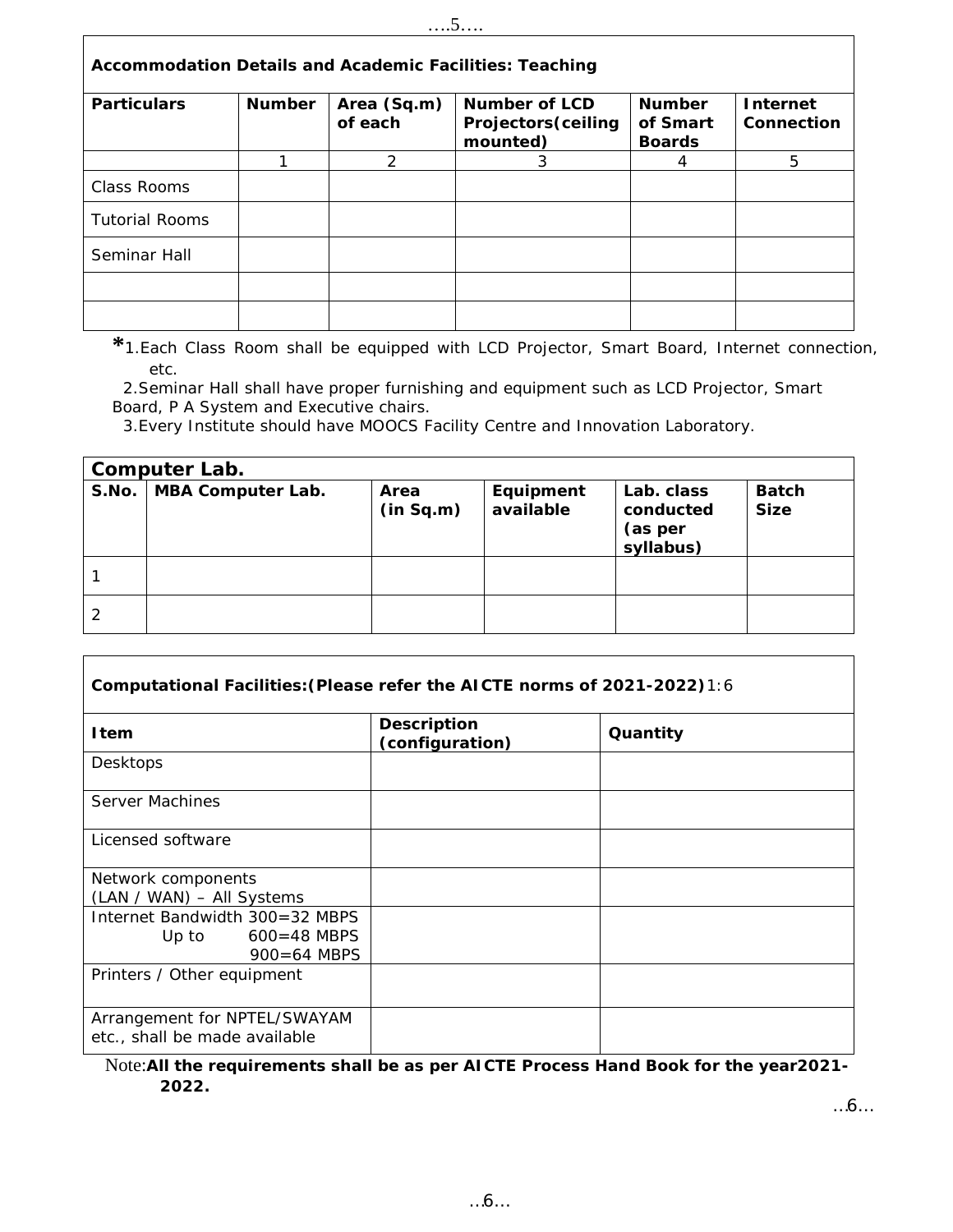| LIBRARY AND ITS FACILITIES:                                                  |                 |  |
|------------------------------------------------------------------------------|-----------------|--|
| LIBRARY Total Area (in Sq.m)                                                 |                 |  |
| Librarian:                                                                   |                 |  |
| Name & qualifications of the Librarian                                       |                 |  |
| Library Facilities:                                                          |                 |  |
| Type                                                                         | Number/Quantity |  |
| Volumes                                                                      |                 |  |
| <b>Titles</b>                                                                |                 |  |
| <b>National Journals</b>                                                     |                 |  |
| International Journals                                                       |                 |  |
| Total Amount Spent on Journals during the year 2020-2021                     |                 |  |
| Subscribed International and National Journals during the year 2020-<br>2021 |                 |  |
| Total Amount Spent on Books during the year 2020-2021                        |                 |  |
| Volumes (during the year 2020-2021)                                          |                 |  |
| Titles (during the year 2020-2021)                                           |                 |  |
| Reading Room capacity                                                        |                 |  |
| Desktops                                                                     |                 |  |
| E-Journals                                                                   |                 |  |
| Delnet Membership Details                                                    |                 |  |
| Membership of National Digital Library                                       |                 |  |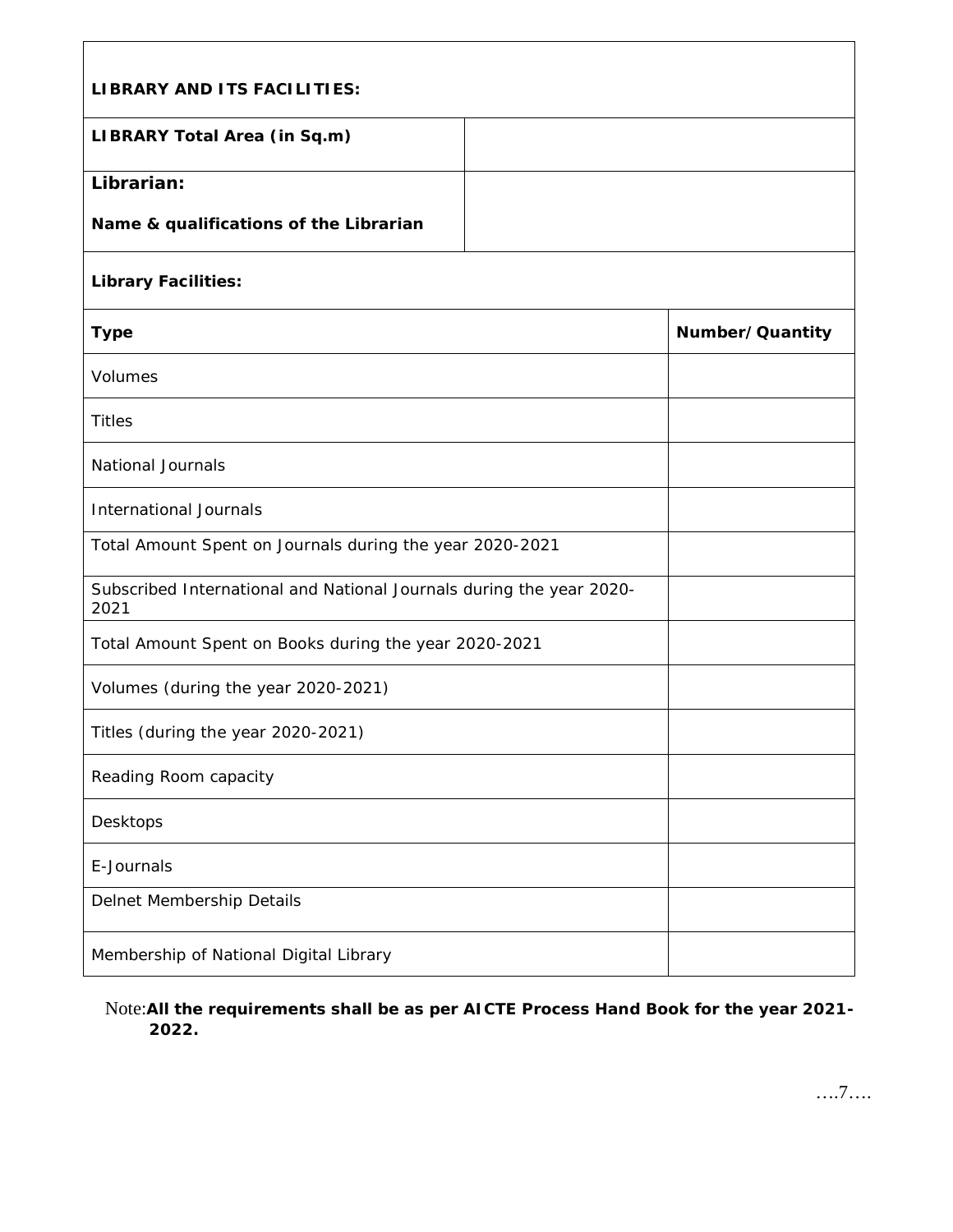| . 7                                                                                                                     |                           |  |
|-------------------------------------------------------------------------------------------------------------------------|---------------------------|--|
| Administrative Area:                                                                                                    |                           |  |
| Particulars                                                                                                             | Area (in Sq.m)            |  |
| Principal Office                                                                                                        |                           |  |
| Administrative Office                                                                                                   |                           |  |
| <b>Exams Control Office</b>                                                                                             |                           |  |
| Placement Office                                                                                                        |                           |  |
| <b>Central Store</b>                                                                                                    |                           |  |
| Security                                                                                                                |                           |  |
| Staff Room                                                                                                              |                           |  |
| Sports Room                                                                                                             |                           |  |
| Amenities:                                                                                                              |                           |  |
| Particulars                                                                                                             | Available / Not available |  |
| Boys Common Room                                                                                                        |                           |  |
| Girls Common Room                                                                                                       |                           |  |
| Cafeteria                                                                                                               |                           |  |
| Backup Electric Supply / Generator                                                                                      |                           |  |
| Safety provisions including fire and other<br>calamities                                                                |                           |  |
| Transport facility and parking area  in Sq. ft.                                                                         |                           |  |
| Play Ground Facilities in Sq. mts.                                                                                      |                           |  |
| Drinking water facility                                                                                                 |                           |  |
| Separate toilets for Boys and Girls                                                                                     |                           |  |
| First aid cum sick Room                                                                                                 |                           |  |
| Display of Courses and approved intake at the<br>entrance of the College.<br>Structural Soundness Certificate (From the |                           |  |
| Competent Authority) - enclose copy<br>Occupancy Certificate (from the competent<br>Authority) - enclose copy           |                           |  |
| Fire Safety Clearance certificate - enclose copy                                                                        |                           |  |
| Sanitation Certificate (From the Competent<br>Authority) - enclose copy                                                 |                           |  |
| Barrier free built environment to be provided                                                                           |                           |  |
| Biometric System of Attendance for students &<br><b>Staff</b>                                                           |                           |  |
| CCTV installation in appropriate locations<br>within the premises of the institution                                    |                           |  |
| Permanent name board of the college be<br>displayed-enclose photograph of the College<br>building.                      |                           |  |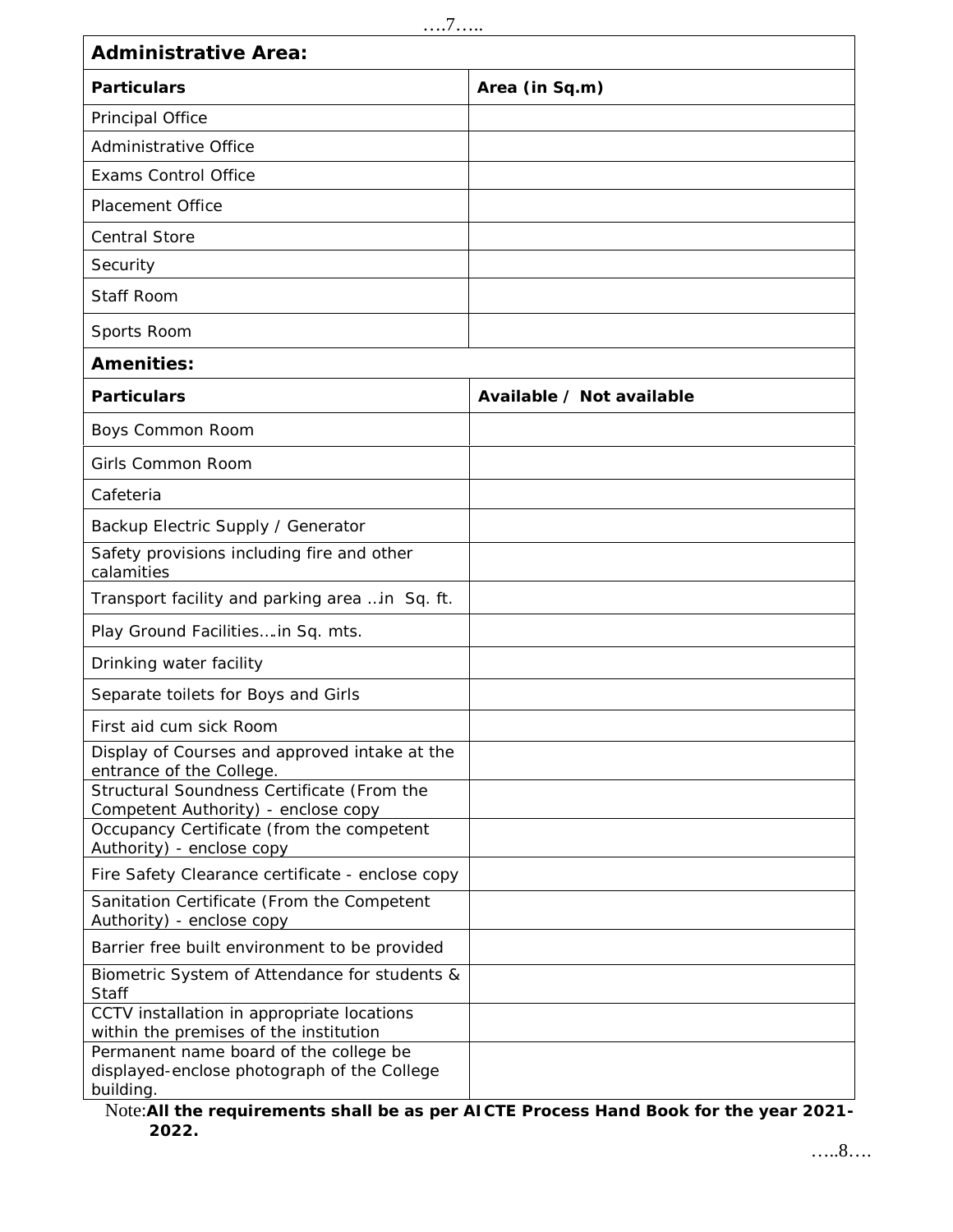# …..8…..

| Results Analysis (Year wise- Pass Percentage 2020-2021)      |        |                        |  |
|--------------------------------------------------------------|--------|------------------------|--|
| Course                                                       | I year | II year                |  |
| <b>MBA</b>                                                   |        |                        |  |
|                                                              |        |                        |  |
|                                                              |        |                        |  |
|                                                              |        |                        |  |
| Placements:                                                  |        |                        |  |
| Name of the Company                                          |        | No. of Students Placed |  |
|                                                              |        |                        |  |
|                                                              |        |                        |  |
|                                                              |        |                        |  |
|                                                              |        |                        |  |
| Details of Games & Sports and other<br>curricular activities |        |                        |  |
|                                                              |        |                        |  |
|                                                              |        |                        |  |
|                                                              |        |                        |  |

| Seminars/Conferences/Workshop Organized/Attended by the faculty of the Dept. |                 |           |          |  |
|------------------------------------------------------------------------------|-----------------|-----------|----------|--|
| S.No.                                                                        | Particulars     | Organized | Attended |  |
|                                                                              | <b>Seminars</b> |           |          |  |
| $\mathcal{P}$                                                                | Conferences     |           |          |  |
| 3                                                                            | Workshops       |           |          |  |
|                                                                              |                 |           |          |  |
|                                                                              | Total           |           |          |  |